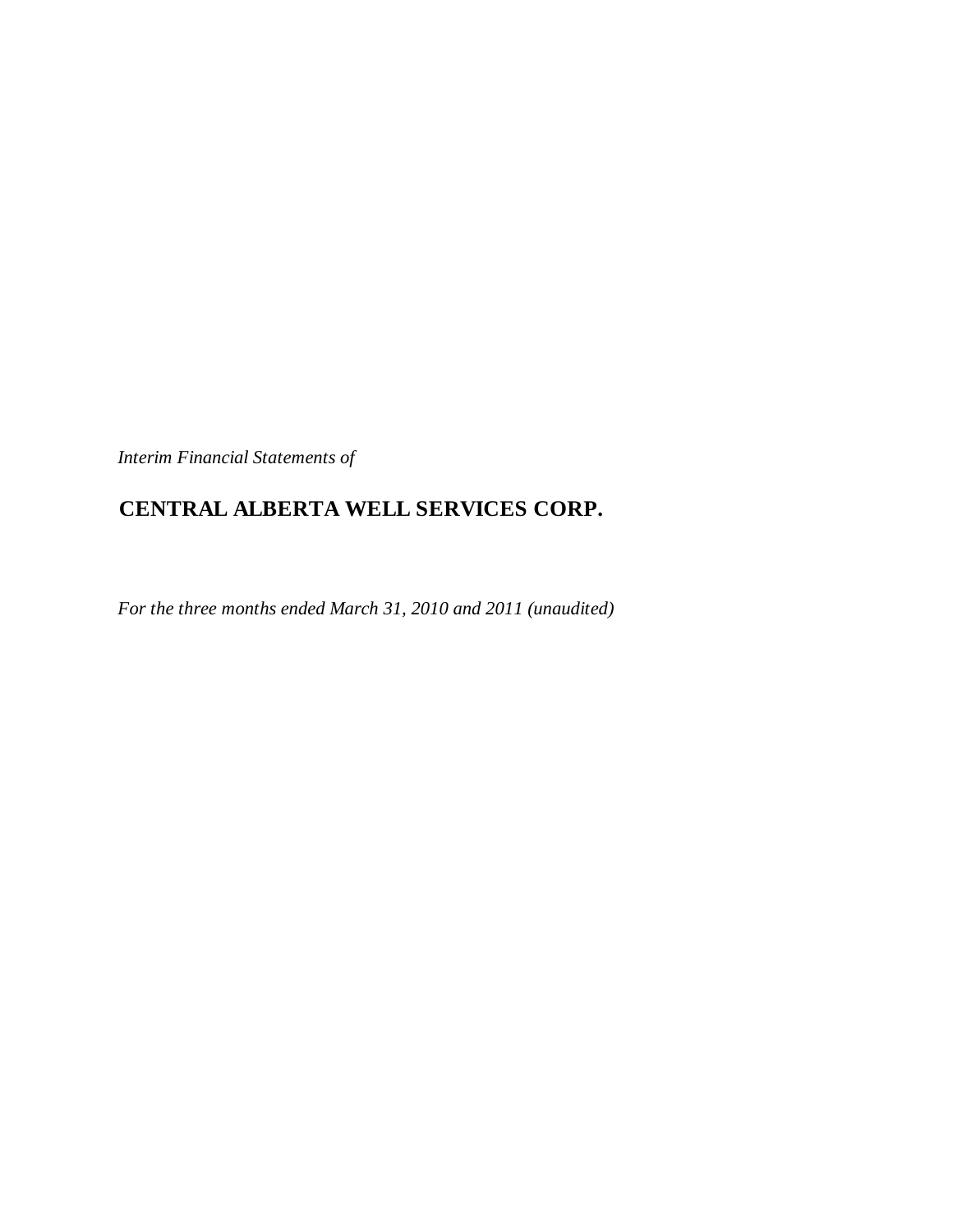## **STATEMENT OF FINANCIAL POSITION**

**Central Alberta Well Services Corp.**

*As at March 31, 2011, December 31, 2010 and January 1, 2010*

*(unaudited)*

| in thousands of Canadian dollars            | Note             | March 31, 2011 | December 31, 2010 |           |             | January 1, 2010 |
|---------------------------------------------|------------------|----------------|-------------------|-----------|-------------|-----------------|
| <b>ASSETS</b>                               |                  |                |                   |           |             |                 |
| <b>Current assets</b>                       |                  |                |                   |           |             |                 |
| Cash                                        |                  | \$<br>2,167    | \$                |           | \$          |                 |
| Marketable securities                       |                  | 62             |                   | 67        |             | 2               |
| Accounts receivable                         |                  | 24,922         |                   | 19,579    |             | 10,239          |
| Shareholder loans                           | 17               |                |                   | 573       |             | 189             |
| Inventory                                   |                  | 2,667          |                   | 2,638     |             | 2,996           |
| Prepaid expenses and deposits               |                  | 166            |                   | 185       |             | 263             |
|                                             |                  | 29,984         |                   | 23,042    |             | 13,689          |
|                                             |                  |                |                   |           |             |                 |
| <b>Property and equipment</b>               | 5                | 101,126        |                   | 103,773   |             | 115,661         |
| <b>Shareholder loans</b>                    | 17               | 161            |                   | 283       |             | 986             |
|                                             |                  | \$<br>131,271  | $\mathbb{S}$      | 127,098   | $\mathbb S$ | 130,336         |
|                                             |                  |                |                   |           |             |                 |
| <b>LIABILITIES AND SHAREHOLDERS' EQUITY</b> |                  |                |                   |           |             |                 |
| <b>Current liabilities</b>                  |                  |                |                   |           |             |                 |
| <b>Bank</b> indebtedness                    | 6                | \$             | \$                | 1,379     | \$          | 586             |
| Accounts payable and accrued liabilities    |                  | 7,406          |                   | 5,873     |             | 4,180           |
| Warrants                                    |                  |                |                   |           |             | 1,212           |
| Current portion of long-term debt           | $\overline{7}$   | 6,094          |                   | 4,609     |             | 31,822          |
|                                             |                  | 13,500         |                   | 11,861    |             | 37,800          |
| Long-term debt                              | $\boldsymbol{7}$ | 23,769         |                   | 25,251    |             | 167             |
|                                             |                  | 37,269         |                   | 37,112    |             | 37,967          |
|                                             |                  |                |                   |           |             |                 |
| <b>SHAREHOLDERS' EQUITY</b>                 |                  |                |                   |           |             |                 |
| Share capital                               | $\,8\,$          | 109,619        |                   | 110,774   |             | 111,080         |
| Contributed surplus                         |                  | 4,543          |                   | 3,657     |             | 2,960           |
| <b>Deficit</b>                              |                  | (20, 160)      |                   | (24, 445) |             | (21, 671)       |
|                                             |                  | 94,002         |                   | 89,986    |             | 92,369          |
|                                             |                  |                |                   |           |             |                 |
|                                             |                  | \$<br>131,271  | $\mathbb{S}$      | 127,098   | \$          | 130,336         |
|                                             |                  |                |                   |           |             |                 |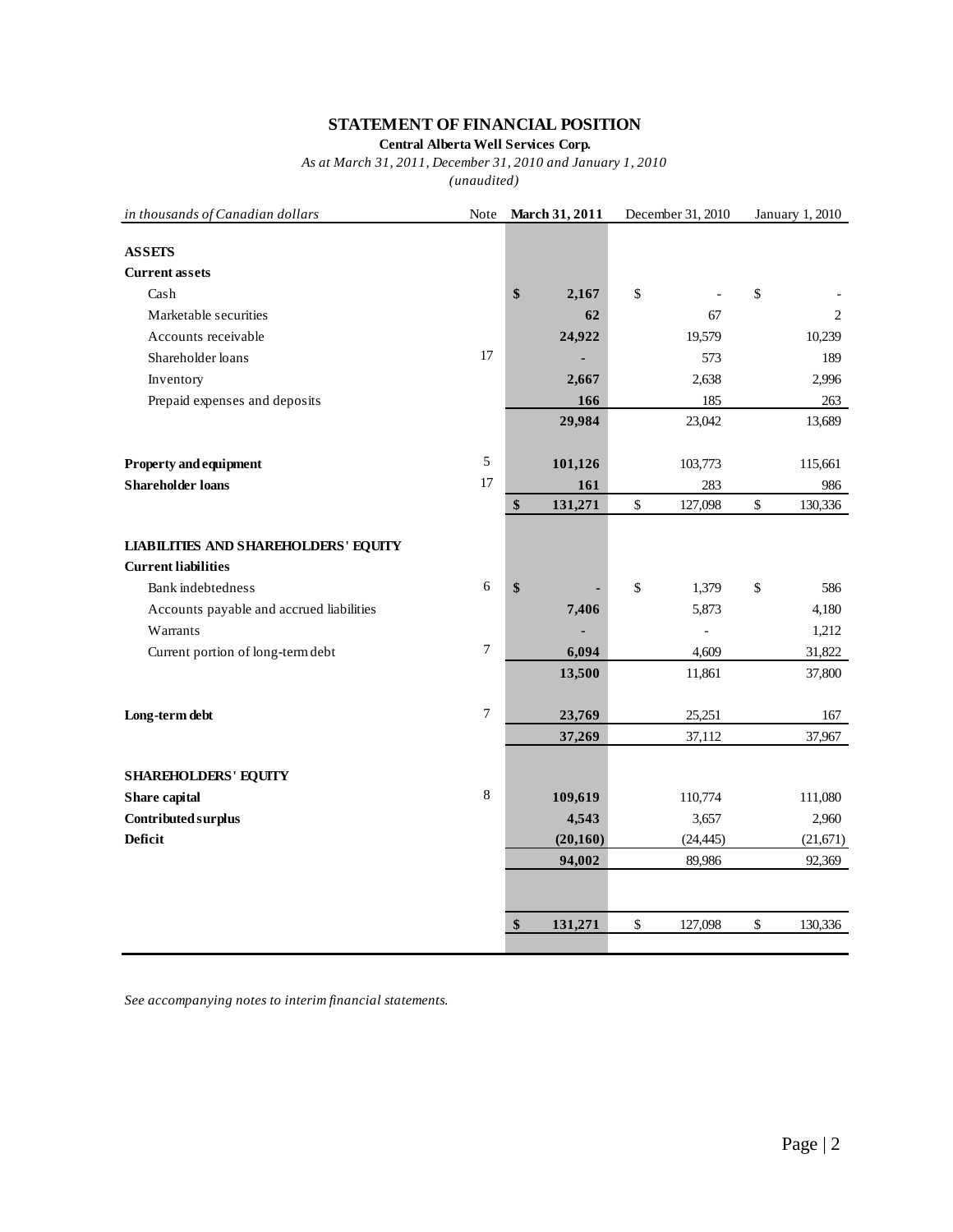### **STATEMENT OF COMPREHENSIVE INCOME (LOSS)**

**Central Alberta Well Services Corp.**

*For the three months ended March 31, 2011 and 2010*

*(unaudited)*

| in thousands of Canadian dollars                  | Note | 2011         | 2010         |
|---------------------------------------------------|------|--------------|--------------|
| <b>REVENUE</b>                                    |      | \$<br>29,303 | \$<br>20,122 |
| <b>EXPENSES</b>                                   |      |              |              |
| Direct operating expenses                         | 11   | 17,659       | 13,127       |
| Selling and administrative expenses               | 12   | 3,205        | 3,144        |
| Stock based compensation                          | 13   | <b>150</b>   | 126          |
| Finance costs                                     | 14   | 647          | 1,080        |
| Depreciation                                      |      | 3,358        | 3,129        |
| Gain on disposal of equipment                     |      | (6)          |              |
| Unrealized loss (gain) on marketable securities   |      |              | (7)          |
|                                                   |      | 25,018       | 20,599       |
|                                                   |      |              |              |
| NET INCOME (LOSS) AND COMPREHENSIVE INCOME (LOSS) |      | 4,285        | (477)        |
| <b>NET INCOMEPER SHARE</b>                        |      |              |              |
| Basic earnings per share                          | 9    | \$<br>0.03   | \$           |
| Diluted earnings per share                        | 9    | \$<br>0.03   | \$           |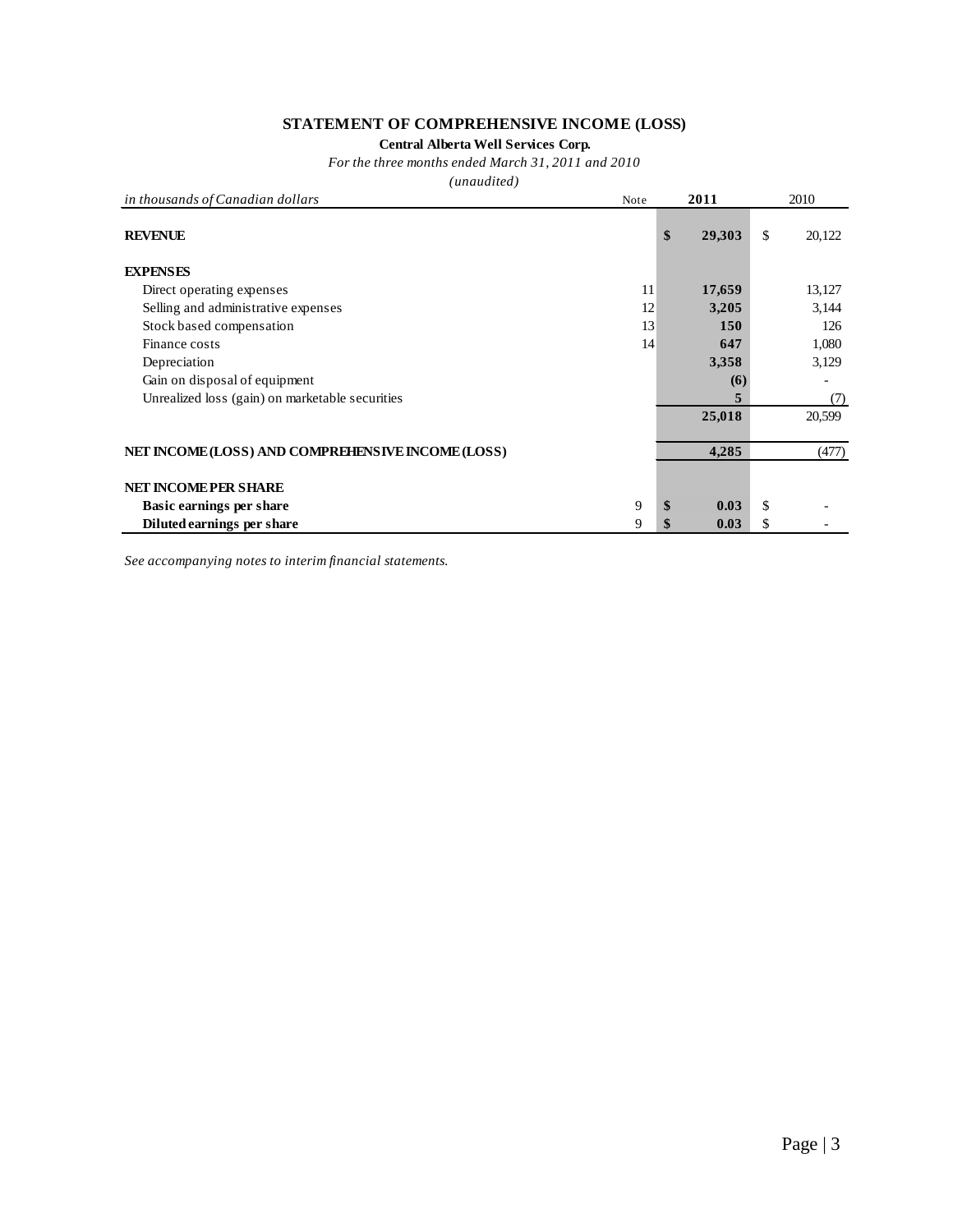### **STATEMENT OF CHANGES IN EQUITY**

### **Central Alberta Well Services Corp.**

### *For the three months ended March 31, 2011 and 2010*

*(unaudited)*

|                                                                                   |      |   |                          | <b>Contributed</b> |                |   |                     |
|-----------------------------------------------------------------------------------|------|---|--------------------------|--------------------|----------------|---|---------------------|
| in thousands of Canadian dollars                                                  | Note |   | <b>Share Capital</b>     | surplus            | Deficit        |   | <b>Total Equity</b> |
| Balance at January 1, 2010                                                        |      | D | 111.080                  | \$<br>2.960        | \$<br>(21,671) | ъ | 92,369              |
| Comprehensive loss for the period                                                 |      |   | $\overline{\phantom{a}}$ |                    | (477)          |   | (477)               |
| Transactions with owners, recorded directly in equity<br>Stock based compensation |      |   | $\overline{\phantom{a}}$ | 126                |                |   | 126                 |
| Balance at March 31, 2010                                                         |      |   | 111.080                  | \$<br>3.086        | \$<br>(22.148) |   | 92,018              |

| Balance at January 1, 2011                                                        | $\mathbb{S}$ | 110,774 | \$<br>3,657 | $\mathbb{S}$ | (24, 445) | \$<br>89,986 |
|-----------------------------------------------------------------------------------|--------------|---------|-------------|--------------|-----------|--------------|
| Comprehensive income for the period                                               |              |         |             |              | 4,285     | 4,285        |
| Transactions with owners, recorded directly in equity<br>Stock based compensation |              |         | 150         |              |           | 150          |
| Shares redeemed                                                                   |              | (1,155) | 736         |              |           | (419)        |
| Balance at March 31, 2011                                                         | <b>S</b>     | 109.619 | \$<br>4.543 | S            | (20,160)  | 94,002       |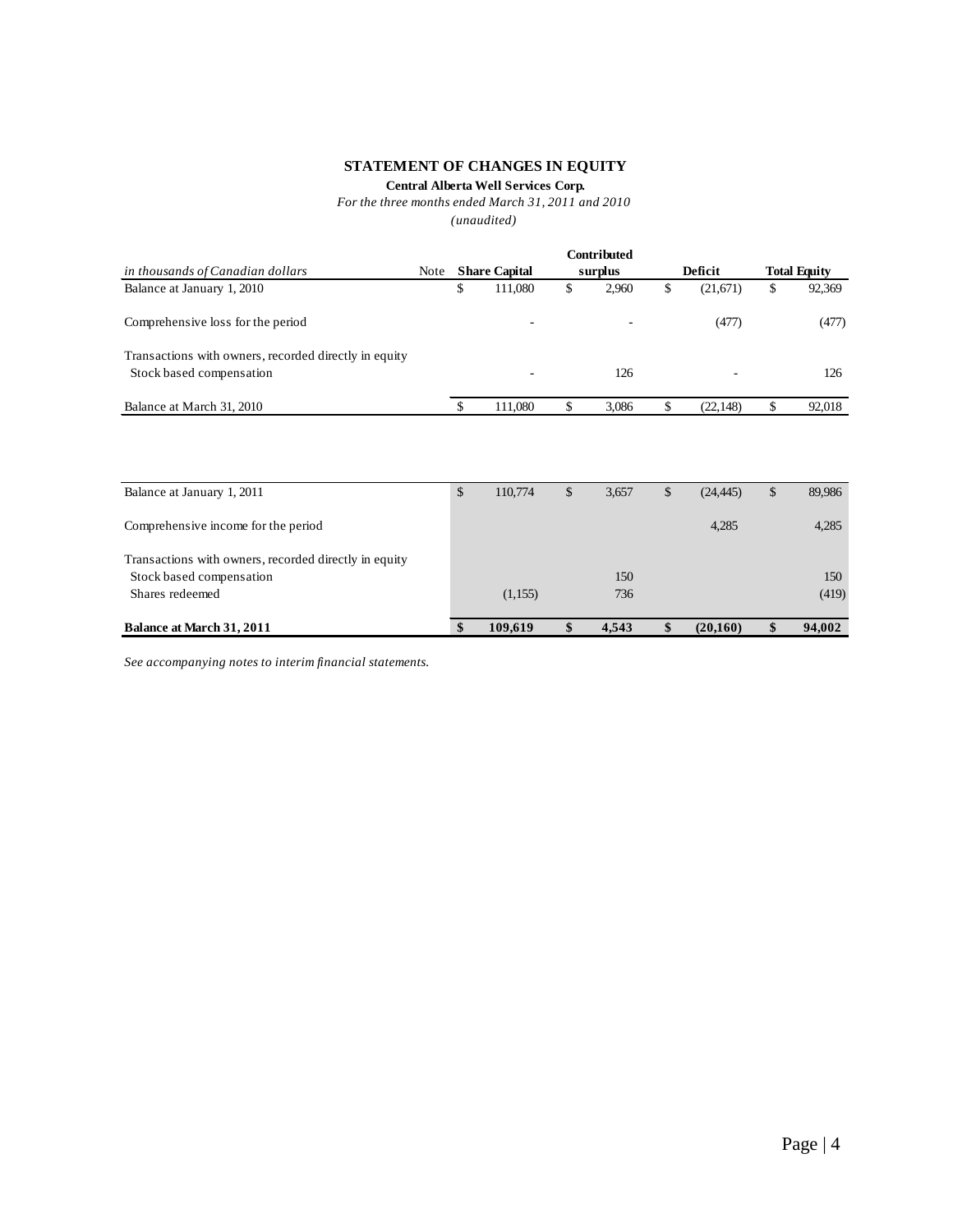## **STATEMENT OF CASH FLOWS**

**Central Alberta Well Services Corp.**

*For the three months ended March 31, 2011 and 2010*

*(unaudited)*

| in thousands of Canadian dollars                | 2011        | 2010        |  |  |
|-------------------------------------------------|-------------|-------------|--|--|
| <b>CASH PROVIDED BY (USED IN):</b>              |             |             |  |  |
| <b>OPERATING:</b>                               |             |             |  |  |
| Net income (loss)                               | \$<br>4,285 | \$<br>(477) |  |  |
| Adjustments for:                                |             |             |  |  |
| Stock based compensation                        | 150         | 126         |  |  |
| Interest on shareholder loans                   | (1)         | (6)         |  |  |
| Finance costs                                   | 647         | 1,080       |  |  |
| Gain on disposal of equipment                   | (6)         |             |  |  |
| Unrealized loss (gain) on marketable securities | 5           | (7)         |  |  |
| Depreciation and amortization                   | 3,358       | 3,129       |  |  |
|                                                 | 8,438       | 3,845       |  |  |
| Change in non-cash working capital              | (3,551)     | (4, 865)    |  |  |
|                                                 | 4,887       | (1,020)     |  |  |
|                                                 |             |             |  |  |
| <b>INVESTING:</b>                               |             |             |  |  |
| Purchase of equipment                           | (715)       | (153)       |  |  |
| Proceeds on sale of equipment                   | 9           |             |  |  |
|                                                 | (706)       | (153)       |  |  |
|                                                 |             |             |  |  |
| <b>FINANCING:</b>                               |             |             |  |  |
| Increase (repayment) of bank indebtedness       | (1,379)     | 3,299       |  |  |
| Interest paid                                   | (605)       | (886)       |  |  |
| Redemption of warrants                          |             | (1,212)     |  |  |
| Finance lease repayments                        | (30)        | (28)        |  |  |
|                                                 | (2,014)     | 1,173       |  |  |
| <b>INCREASE IN CASH</b>                         | 2,167       |             |  |  |
| <b>CASH, BEGINNING OF PERIOD</b>                |             |             |  |  |
| <b>CASH, END OF PERIOD</b>                      | \$<br>2,167 | \$          |  |  |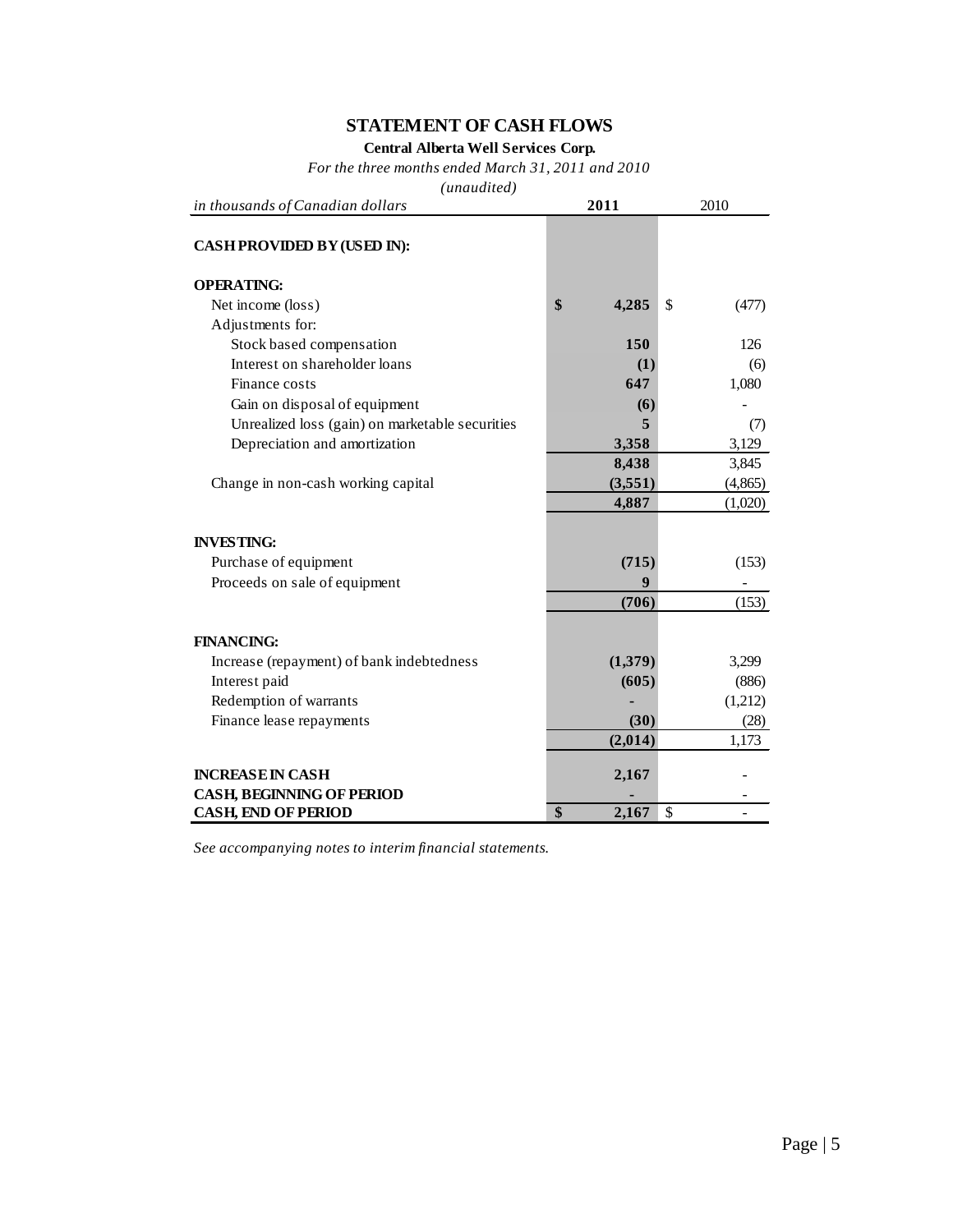### **1. Reporting entity:**

Central Alberta Well Services Corp. ("CWC" or the "Company") is an oilfield services company providing production services to oil and gas exploration and development companies throughout the Western Canadian Sedimentary Basin.

### **2. Basis of presentation:**

### (a) **Statement of compliance**

These interim financial statements have been prepared in accordance with IAS 34 *Interim Financial Reporting.*  These are the Company's first IFRS interim financial statements for part of the period covered by the first IFRS annual financial statements and IFRS 1 *First-time Adoption of International Financial Reporting Standards* has been applied. The interim financial statements do not include all of the information required for full annual financial statements.

An explanation of how the transition to IFRSs has affected the reported financial position, financial performance and cash flows of the Company is provided in note 18. This note includes reconciliations of equity and total comprehensive income for comparative periods and of equity at the date of transition reported under Canadian previous GAAP to those reported for those periods at the date of transition under IFRSs.

These interim financial statements were approved by the Board of Directors on May 30, 2011.

### (b) **Basis of measurement**

The interim financial statements have been prepared on the historical cost basis except for the derivative financial instruments in the statement of financial position which are measured at fair value.

#### (c) **Functional and presentation currency**

These interim financial statements are presented in Canadian dollars, which is the Company's functional currency. All financial information presented in Canadian dollars has been rounded to the nearest thousand.

### (d) **Use of estimates and judgments**

The preparation of the interim financial statements in conformity with IFRS requires the use of certain critical accounting estimates, judgments and assumptions. The carrying amount of assets, liabilities, accruals, provisions, contingent liabilities, other financial obligations, as well as the determination of fair values, reported income and expense in these interim financial statements depends on the use of estimates, judgments and assumptions. IFRS also requires management to exercise judgment in the process of applying the Company's accounting policies. These estimates, judgments and assumptions are based on the circumstances and estimates at the date of the financial statements and affect the reported amounts of income and expenses during the reporting periods. Given the uncertainty regarding the determination of these factors, actual results may differ from these estimates.

### **i. Accounts receivables**

Impairment of trade and other receivables is constantly monitored. Evidence of impairment could, for example, occur when the financial difficulties of a debtor become known or payment delays occur. Impairments are based on historical values, observed customer solvency, the aging of trade and other receivables and customerspecific and industry risks. In addition, the Company reviews external credit ratings as well as bank and trade references when available.

### **ii. Depreciation of Property and equipment**

The estimated useful life, residual value and depreciation methods chosen are the Company's best estimate of such and are based on industry norms, historical experience and other estimates including the period and distribution of future cash inflows.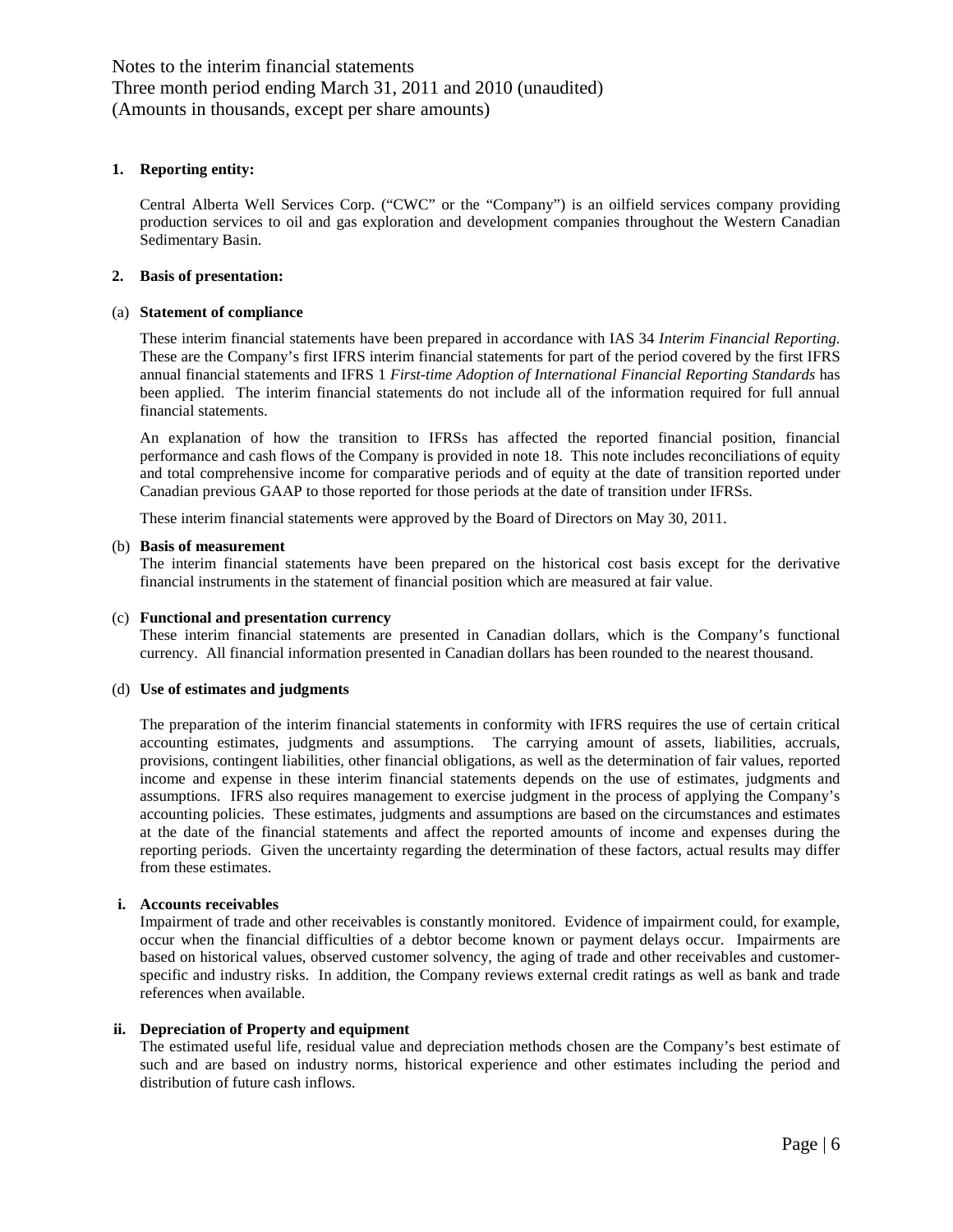### **iii. Impairment of assets**

At the end of each reporting period, the Company assesses whether there is an indication that an asset group may be impaired. If any indication of impairment exists, the Company estimates the recoverable amount of the asset group. External triggering events include, for example, changes in customer or industry conditions, technological advances and economic climate deterioration. Internal triggering events for impairment include lower profitability or utilization.

The Company's impairment tests compare the carrying amount of the asset or cash generating unit ("CGU") to its recoverable amount. The recoverable amount is the higher of fair value less costs to sell ("FVLCS") and value in use ("VIU"). FVLCS is the amount obtainable from the sale of an asset or CGU in an arm's length transaction between knowledgeable, willing parties, less the costs of disposal. The determination of VIU requires the estimation and discounting of cash flows which involves key assumptions that consider all information available on the respective testing date. Management exercises judgment, considering past and actual performances as well as expected developments in the respective markets and in the overall macroeconomic environment and economic trends to model and discount future cash flows. Discounted cash flow projections contain key assumptions such as discount rates, terminal value growth rates and EBITDA margins.

### **iv. Utilization of tax losses**

The Company has significant tax losses from previous years available to reduce the tax expense in future periods when the Company is taxable. A deferred tax asset is recognized for unused tax losses to the extent it is probable that future taxable profits will be available against which they can be utilized. Deferred tax assets are reviewed at each reporting date and are reduced to the extent that it is no longer probable that the related tax benefit will be realized. As the Company has a history of losses, at this time no deferred tax assets have been recognized at this time in relation to the tax losses available. Should the profitable growth continue for a sufficient period of time the previously unrecognized deferred asset will be recognized.

### **v. Provisions**

Provisions cover risks resulting from legal disputes and proceedings. In order to determine the amount of the provisions, the facts related to each case, the size of the claim, awards in similar cases, the expected timing of such possible awards, insurance coverage and deductibles and independent expert advice are considered along with assumptions regarding the possibility of a successful claim and the range of possible awards. The actual costs can deviate from these estimates.

### **vi. Stock based compensation**

The Company accounts for stock based compensation in accordance with IFRS 2 *Share-based Payments* which requires companies to recognize the cost of such awards of equity instruments based on the grant date fair value of those awards. The Company estimates the fair value of stock option awards on the date of grant utilizing a Black-Scholes option valuation model. Certain key assumptions used in the Black-Scholes model include the expected stock price volatility, forfeitures, dividend yield and expected term.

### **3. Significant accounting policies:**

The accounting policies set out below have been applied consistently to all periods presented in these interim financial statements and in preparing the opening IFRS statement of financial position at January 1, 2010 for the purposes of the transition to IFRS, unless otherwise indicated.

### (a) Early adoption of IFRS 9

The Company has early adopted IFRS 9 *Financial Instruments* with a date of initial application of January 1, 2010. IFRS 9 requires that an entity classify its financial assets at either amortized cost or fair value depending on the entity's business model for managing the financial assets and the contractual cash flow characteristics of the financial assets. The change in accounting policy had no impact on earnings for the year ended December 31, 2010 and the three months ended March 31, 2011.

IFRS 9 introduces new classification and measurement requirements for financial assets and financial liabilities that are within the scope of IAS 39 *Financial Instruments: Recognition and Measurement.* Specifically, IFRS 9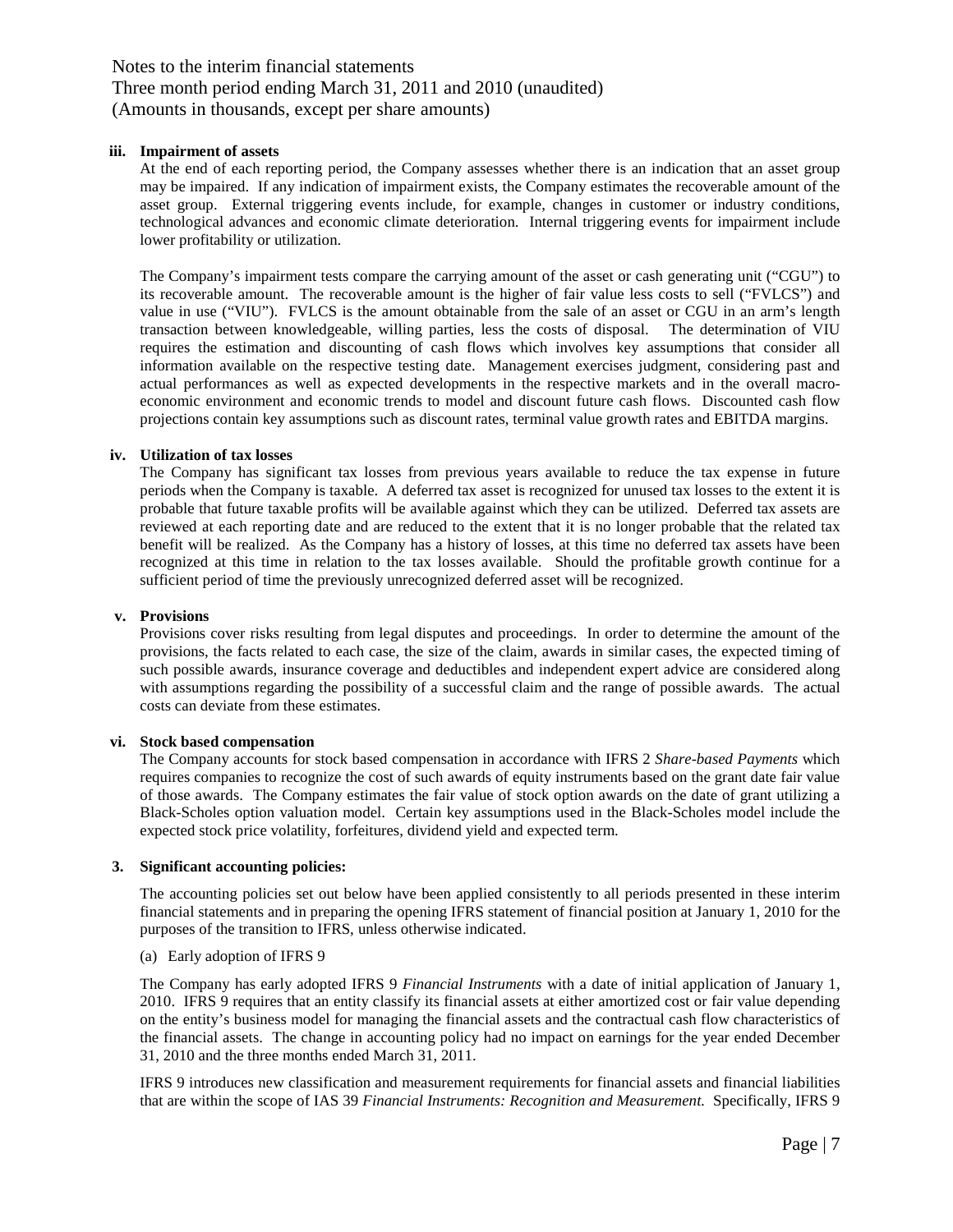### Three month period ending March 31, 2011 and 2010 (unaudited) (Amounts in thousands, except per share amounts)

requires all the financial assets to be classified and subsequently measured at either amortized cost or fair value on the basis of the entity's business model for managing the financial assets and contractual cash flow characteristics of the financial assts. Financial liabilities are to be classified and subsequently measured at amortized cost using the effective interest method or Fair Value Through Profit or Loss ("FVTPL"). Upon initial recognition, an entity may designate a financial liability as measured at FVTPL when permitted or when doing so results in more relevant information.

The Company measures marketable securities at fair value at the end of each reporting period with changes in fair value of marketable securities being recognized in profit or loss. This is consistent with the treatment prior to the adoption of IFRS.

(b) Cash

Cash consists of cash balances less bank indebtedness used for operational purposes. Bank indebtedness is repayable on demand. For the purposes of the components of cash on the statement of cash flows, bank indebtedness has been excluded from cash.

(c) Inventory

Inventory consists mainly of operating supplies, consumables and repair parts. Inventory is stated at the lower of cost or net realizable value. The cost of inventory is accounted for on a weighted average basis and includes expenditures incurred in acquiring the inventory, and other costs incurred in bringing them to their existing location and condition. Net realizable value is the estimated selling price in the ordinary course of business, less the estimated costs of completion and selling expenses.

(d) Property and equipment and depreciation

Property and equipment are measured at cost less accumulated depreciation and accumulated impairment losses. Depreciation on additions and disposals is prorated from the month of purchase or disposal. Depreciation is recognized in profit or loss over the estimated useful lives of the assets on the straight- line basis at the following deprecation rates:

| Assets                          | Method             | Rate                   |
|---------------------------------|--------------------|------------------------|
| Service rigs                    | Unit of production | 24,000 operating hours |
| Production units                | Straight-line      | 3 to 10 years          |
| Other field equipment           | Straight-line      | 2 to 10 years          |
| Computers, furniture and office |                    |                        |
| equipment                       | Straight-line      | 3 to 5 years           |

Assets under construction are not depreciated until they are available for use. Depreciation methods, useful lives and residual values are reviewed at each annual reporting period end and adjusted if appropriate.

Cost includes expenditures that are directly attributable to the acquisition of the asset. The cost of selfconstructed assets includes the cost of materials, direct labour, any other costs directly attributable to bringing the asset to a working condition for their intended use and the costs of dismantling and removing the items and restoring the site on which they were located and borrowing on qualifying assets for which the commencement date for capitalization is on or after January 1, 2010.

When parts of an item of property and equipment have different useful lives, they are accounted for as separate items (major components) of property and equipment.

The gain or loss on disposal of an item or property or equipment is determined by comparing the proceeds from disposal with the carrying amount of the property and equipment and is recognized net.

(e) Accounts payable and accrued liabilities

Accounts payable are obligations to pay for goods or services that have been acquired in the normal course of business. Accounts payable and accrued liabilities are classified as current liabilities if payment is due within one year or less. If not, they are presented as non-current liabilities. Accounts payable and accrued liabilities are initially recognized at fair value and subsequently at amortized cost.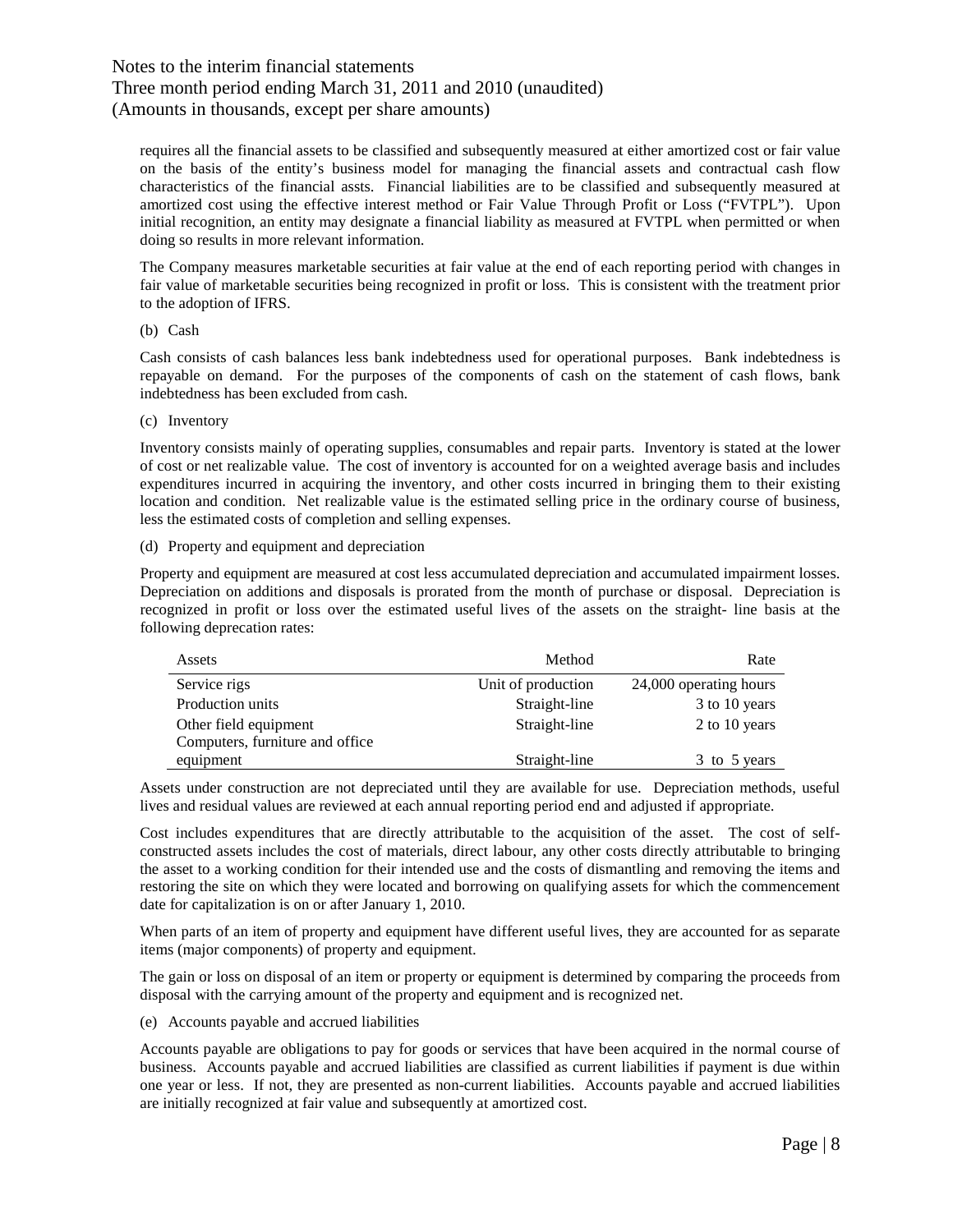(f) Impairment of non-financial assets

Assets, other than inventories and deferred tax assets, are assessed at the end of each reporting period to determine if any indication of impairment exists. If any such indication exists, the Company estimates the recoverable amount of the asset. For the purpose of impairment testing, assets are grouped together into the smallest group of assets that generates cash inflows from continuing use that are largely independent of the cash flows or other assets. Recoverability is measured by comparing the carrying amount of the asset or the CGU to which the asset belongs to the higher of its fair value less costs to sell and its value in use. VIU is calculated using the estimated discounted future cash flows expected to be generated by the asset or its' CGU. The Company estimates fair value less cost to sell based upon current prices for similar assets. If the carrying amount of the asset, or its respective CGU, exceeds its estimated recoverable amount, the difference is recognized as an impairment charge.

CWC's corporate assets, which do not generate separate cash inflows, are allocated to the CGU's on a reasonable basis for impairment testing purposes.

- **Financial Assets Initial Measurement Classification** Cash Fair value Amortized cost Marketable securities Fair value Fair value Fair value through profit/loss Accounts receivable Fair value Amortized cost
- (g) Financial instruments

The Company initially recognizes accounts receivables and deposits on the day that they originate. Impairment of accounts receivable is recognized in general and administrative expenses when evidence of impairment arises. If in a subsequent period the amount of the impairment loss decreases and the decrease can be related objectively to an event occurring after the impairment was recognized, the previously recognized impairment loss, or portion of such is reversed. The amount of the impairment loss reversed may not exceed the original impairment amount.

The Company derecognizes a financial asset when the contractual rights to the cash flows from the asset expire, or it transfers the rights to receive the contractual cash flows on the financial asset in a transaction which substantially all the risks and rewards of ownership of the financial asset are transferred. Any interest in transferred financial assets that is created or retained by the Company is recognized as a separate asset or liability.

Financial assets and liabilities are offset and the net amount presented in the statement of financial position when the Company has a legal right to offset the amounts and intends either to settle on a net basis or to realize the asset and settle the liability simultaneously.

| <b>Financial Liabilities</b>                           | <b>Initial Measurement</b> | <b>Classification</b> |
|--------------------------------------------------------|----------------------------|-----------------------|
| Accounts payable and accrued Fair value<br>liabilities |                            | Amortized cost        |
| Long-term debt                                         | Fair value                 | Amortized cost        |

Accounts payable and accrued liabilities are recognized initially at fair value and are subsequently measured at amortized cost using the effective interest method.

The Company initially recognizes debt issued on the date it is issued. The Company's long-term debt is comprised mainly of two facilities totaling \$30 million which are secured by a general security agreement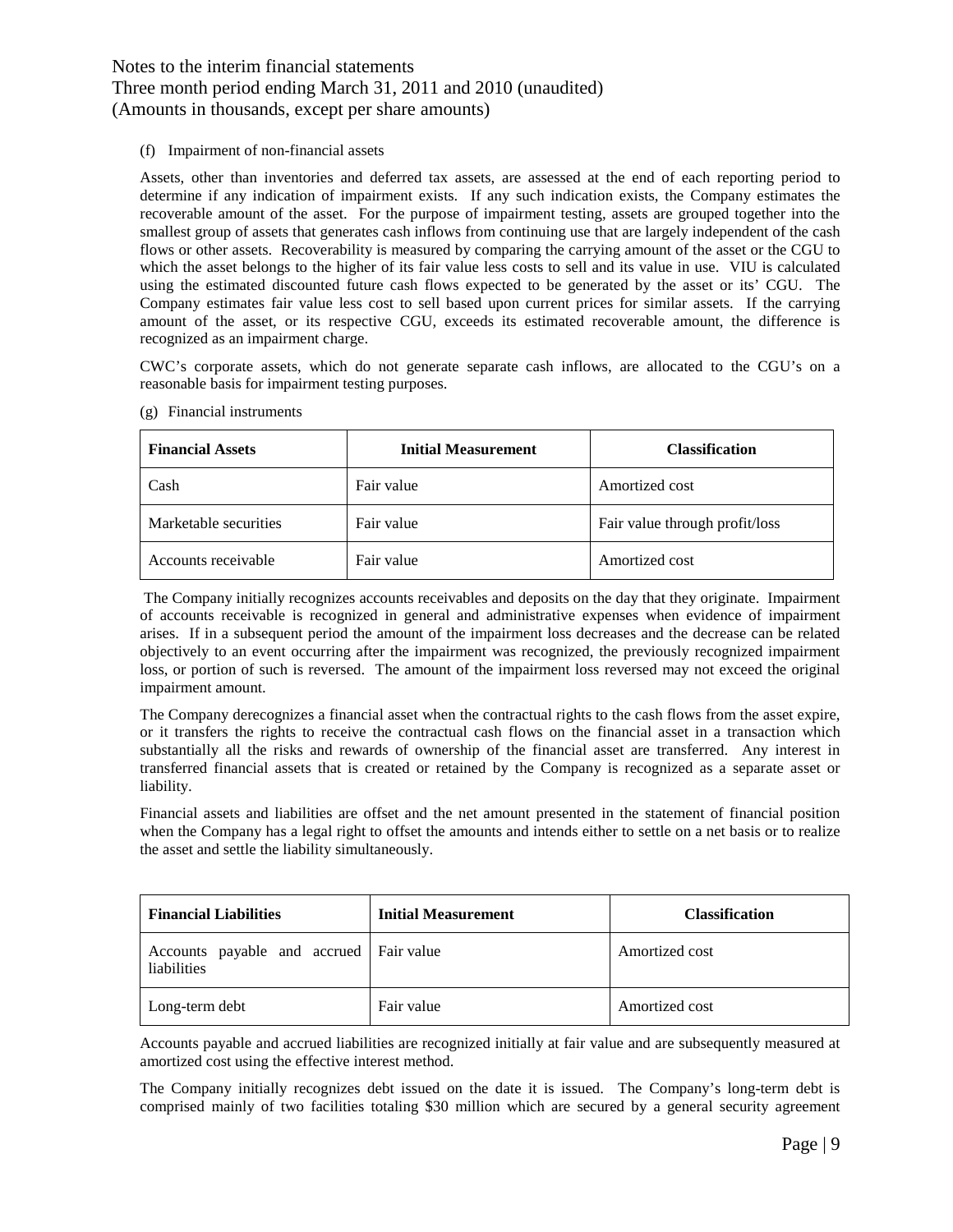### Three month period ending March 31, 2011 and 2010 (unaudited) (Amounts in thousands, except per share amounts)

covering all assets of the Company. All other financial liabilities are recognized initially on the trade date at which the Company becomes a party to the contractual provisions of the instrument.

The Company derecognizes a financial liability when its contractual obligations are discharged, cancelled or expire.

Common shares are presented in share capital within shareholders' equity. Incremental costs directly attributable to the issue of common shares and share options are recognized as a deduction from share capital, net of any tax effects. When share capital recognized as equity is repurchased, the amount of the consideration paid, which includes any directly attributable costs net of any tax effects, is recognized as a deduction from share capital. When common shares are repurchased and cancelled, the fair value is deducted from share capital and the resulting surplus or deficit on the transaction is recorded against contributed surplus.

(h) Provisions

A provision is recognized if, as a result of a past event, the Company has a present legal or constructive obligation that can be estimated reliably, and it is probable that an outflow of economic benefits will be required to settle the obligation. Provisions are determined by discounting the expected future cash flows at a pre-tax rate that reflects current market assessments of the time value of money and the risks specific to the liability. The unwinding of the discount is recognized as a finance cost.

(i) Revenue recognition

The Company's services are provided based upon orders and contracts with customers that include fixed or determinable prices and are based upon daily, hourly or contracted rates. Contract terms do not include the provision for post-service obligations. Revenue is recognized when services are rendered and when collectability of the consideration is probable.

(j) Leases

At inception of an arrangement, the Company determines whether such an arrangement is or contains a lease. Leasing contracts are classified as either finance or operating leases. The Company separates payments and other consideration required by such an arrangement into those for the lease and those for other elements on the basis of their relative fair values at inception.

The Company classifies as a finance lease if it transfers substantially all of the risks and rewards of ownership to the lessee. Upon the initial recognition of the lease asset it is measured at an amount equal to the lower of its fair value and the present value of the minimum lease payments. Subsequent to initial recognition, the asset is accounted for in accordance with the accounting policy applicable to that asset.

Assets which are subject to operating leases are not recognized in the Company's statement of financial position. Payments made under operating leases are recognized in the statement of comprehensive income on a straight-line basis over the term of the lease. Minimum lease payments made under finance leases are apportioned between the finance lease and the reduction of the outstanding liability. The finance expense is allocated to each period during the lease term so as to produce a constant periodic rate of interest on the remaining balance of the liability.

### (k) Finance costs

Finance costs encompass interest expense on financial liabilities and accretion expense on debt issuance costs and are recognized as an expense in the period in which they are incurred.

(l) Income Tax

Income tax expense is recognized based on management's best estimate of the weighted average annual income tax rate expected for the full financial year applied to the pre-tax income of the interim period. The Company's effective tax rate in respect of continuing operations for the three months ended March 31, 2011 was 0% (three months ended March 31, 2010: 0%) largely a result of temporary taxable differences and tax losses not recognized.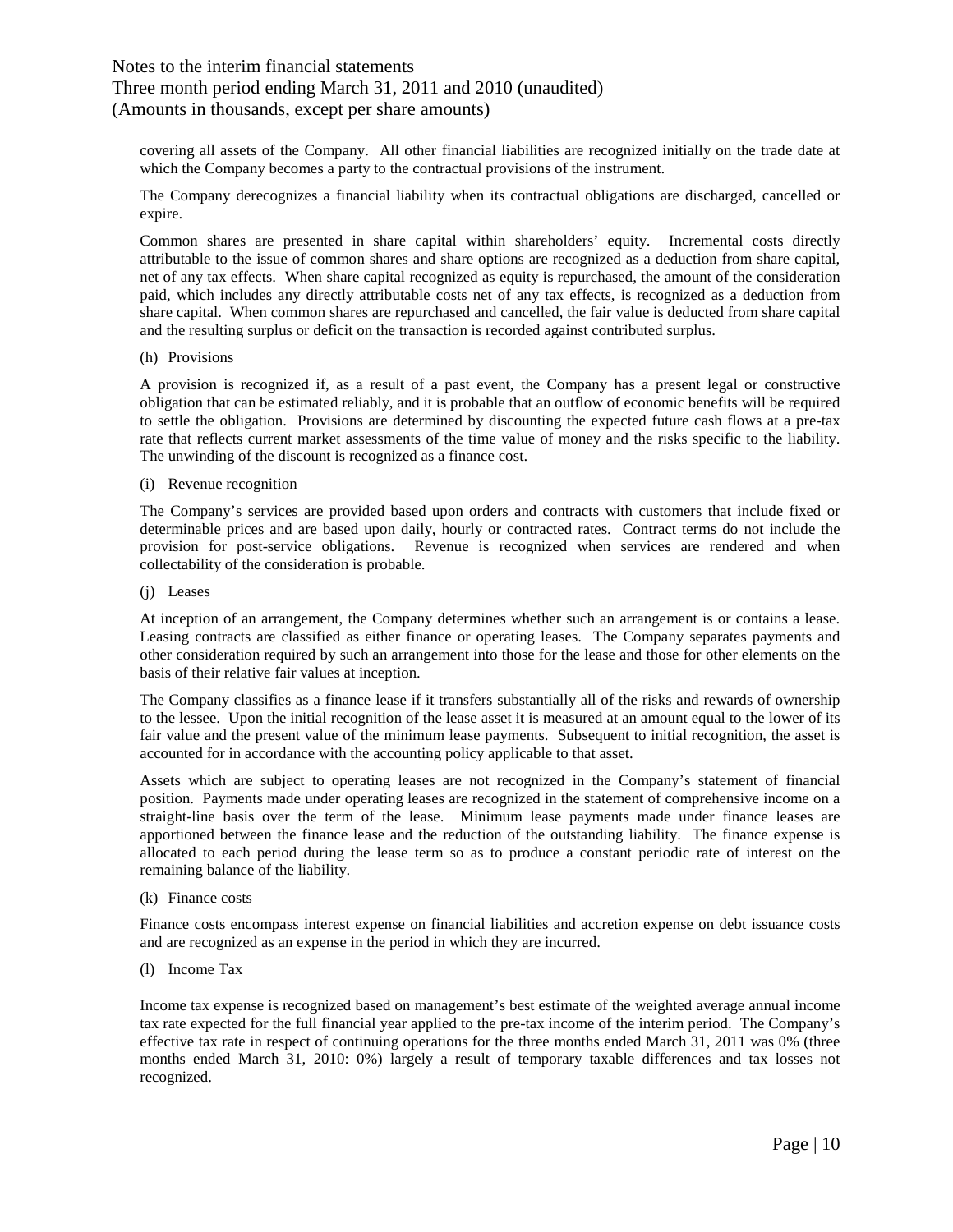### (m) Employee benefits

Short term employee benefit obligations are measured on an undiscounted basis and are expensed as the related service is provided. A liability is recognized for the amount expected to be paid under the bonus plan when a present legal or constructive obligation to pay this amount as a result of past service provided by the employee and the obligation can reasonably be estimated.

The Company grants stock options to directors, officers and employees of Central Alberta Well Services Corp. under its stock option plan. Stock based compensation is accounted for using the fair value method based on the Black-Scholes model. Under the fair value method, the fair value of options is calculated at the date of grant and that value is recorded as compensation expense over the vesting periods of those grants, with a corresponding increase to contributed surplus less an estimated forfeiture rate. The forfeiture rate is based on past experience of actual forfeitures. When options are exercised, the proceeds received by the Company, along with the amount in contributed surplus will be credited to share capital.

Termination benefits are recognized as an expense when the Company is committed demonstrably, without realistic possibility of withdrawal to a formal detailed plan to either terminate employment before the normal retirement date. If benefits are payable more than 12 months after the reporting date then they are discounted to their present value.

### (n) Earnings per share

Basic earnings per share is calculated by dividing the profit or loss by the weighted average number of ordinary shares outstanding during the period. Diluted earnings per share is determined by adjusting the profit or loss and the weighted average number of shares outstanding for the effects of all dilutive shares, which compromise share options granted to employees.

(o) Segmented information

The operating divisions are grouped into two distinct reporting segments: Well Servicing and Other Oilfield Services and supported by the Corporate reporting segment. The reporting segments share common economic characteristics and are differentiated by the type of service provided and customer needs. The reporting segments financial results are reviewed regularly by the Company's senior management. Senior management makes decisions about resource allocation and assess segment performance based on the internally prepared segment information.

### **4. Determination of fair values:**

A number of the Company's accounting policies and disclosures require the determination of fair value, for both financial and non-financial assets and liabilities. Fair values have been determined for measurement and/or disclosure purposes based on the following methods. When applicable, further information about the assumptions made in determining fair values is disclosed in the notes specific to that asset or liability.

(a) Marketable securities

The fair value of marketable securities is determined by reference to their quoted bid price at the reporting date. When market prices are not available, comparisons to similar instruments and calculations using common valuation techniques may be employed.

### (b) Property and equipment

The fair value of property and equipment recognized as a result of a business combination is the estimated amount for which a property could be exchanged on the date of acquisition between a willing buyer and a willing seller in an arm's length transaction after proper marketing wherein the parties had each acted knowledgeably. Depreciated replacement cost estimates reflect adjustments for physical deterioration as well as functional and economic obsolescence.

(c) Share-based payment transactions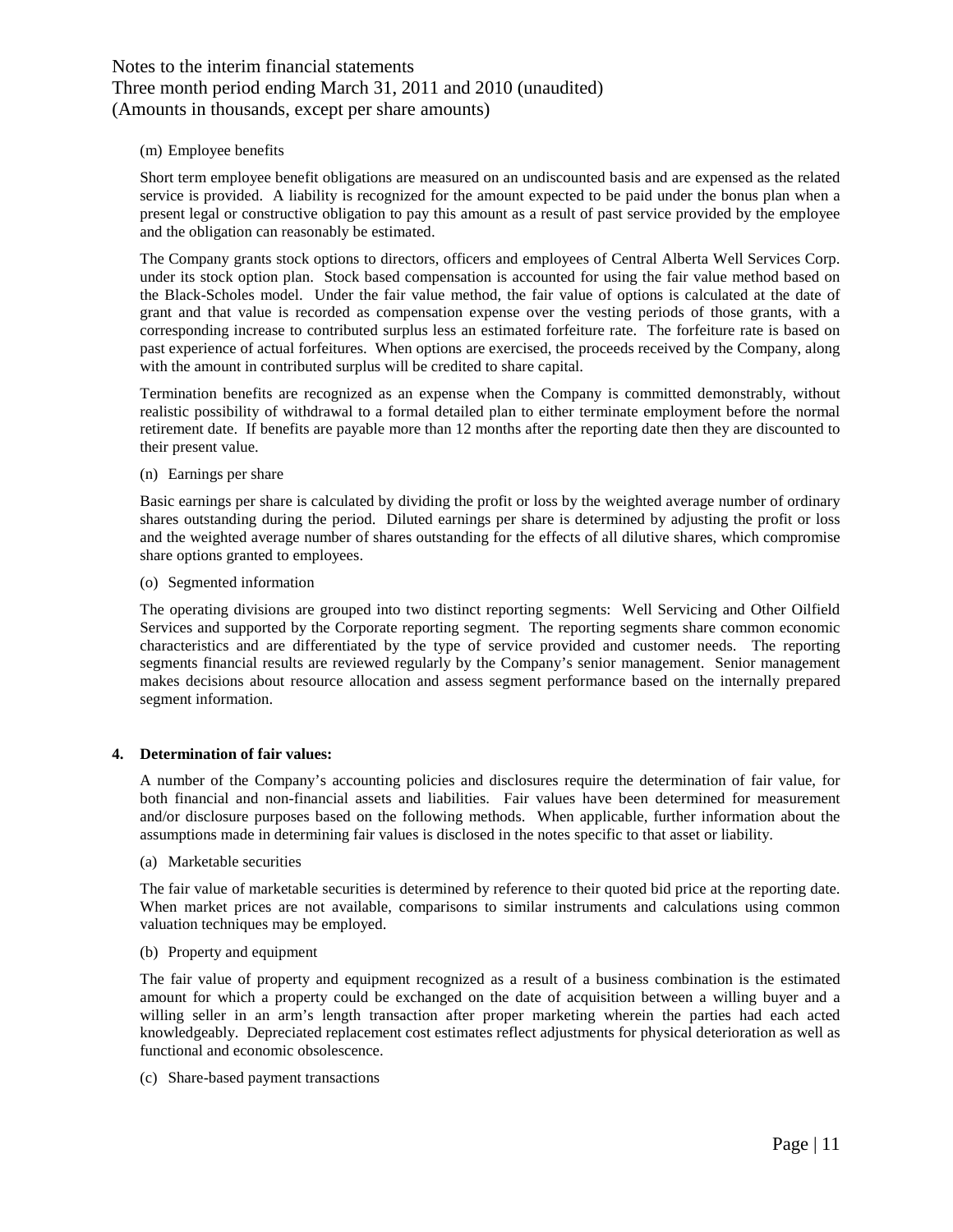Three month period ending March 31, 2011 and 2010 (unaudited) (Amounts in thousands, except per share amounts)

The fair value of the employee share options is measured using the Black-Scholes formula. Measurement inputs include the share price on the measurement date, the exercise price of the option, expected volatility (based on an evaluation of the Company's historic volatility, particularly over the historic period commensurate with the expected term), expected term of the instruments (based on historical experience and general option holder behavior), expected dividends, and the risk-free interest rate (based on government bonds).

### **5. Property and equipment:**

|                                                | <b>Production</b> |                | <b>Support</b> Miscellaneous |               |              |
|------------------------------------------------|-------------------|----------------|------------------------------|---------------|--------------|
| Cost                                           | equipment         | equipment      | equipment                    |               | <b>Total</b> |
|                                                |                   |                |                              |               |              |
| Balance as of January 1, 2011                  | \$<br>90,721      | \$<br>59,065   | \$<br>2,581                  | \$            | 152,367      |
| <b>Additions</b>                               | 675               | 19             | 21                           |               | 715          |
| Disposals                                      |                   |                | (22)                         |               | (22)         |
| Balance as of March 31, 2011                   | \$<br>91,396      | \$<br>59,084   | \$<br>2,580                  | \$            | 153,060      |
|                                                |                   |                |                              |               |              |
|                                                | Production        | <b>Support</b> | <b>Miscellaneous</b>         |               |              |
| Accumulated depreciation and impairment losses | equipment         | equipment      | equipment                    |               | <b>Total</b> |
| Balance as of January 1, 2011                  | \$<br>24,577      | \$<br>22,093   | \$<br>1,924                  | \$            | 48,594       |
| <b>Additions</b>                               | 1,882             | 1,343          | 133                          |               | 3,358        |
| Disposals                                      |                   | (18)           |                              |               | (18)         |
| Balance as of March 31, 2011                   | \$<br>26,459      | \$<br>23,418   | \$<br>2,057                  | $\mathsf{\$}$ | 51,934       |
|                                                |                   |                |                              |               |              |
| Net book value as of March 31, 2011            | \$<br>64,937      | \$<br>35,666   | \$<br>523                    |               | \$101,126    |
|                                                |                   |                |                              |               |              |
|                                                | Production        |                | Support Miscellaneous        |               |              |
| Cost                                           | equipment         | equipment      | equipment                    |               | <b>Total</b> |
|                                                |                   |                |                              |               |              |
| Balance as of January 1, 2010                  | \$<br>91,308      | \$<br>59,650   | \$<br>2,242                  | \$            | 153,200      |
| <b>Additions</b>                               | 819               | 52             | 354                          |               | 1,225        |
| Disposals                                      | (1,406)           | (637)          | (15)                         |               | (2,058)      |
| Balance as of December 31, 2010                | \$<br>90,721      | \$<br>59,065   | \$<br>2,581                  | \$            | 152,367      |
|                                                |                   |                |                              |               |              |
|                                                | Production        |                | Support Miscellaneous        |               |              |
| Accumulated depreciation and impairment losses | equipment         | equipment      | equipment                    |               | <b>Total</b> |
| Balance as of January 1, 2010                  | \$<br>19,227      | \$<br>17,019   | \$<br>1,292                  | \$            | 37,538       |
| <b>Additions</b>                               | 5.790             | 5.572          | 643                          |               | 12,005       |
| Disposals                                      | (440)             | (498)          | (11)                         |               | (949)        |
|                                                |                   |                |                              |               |              |
| Balance as of December 31, 2010                | \$<br>24,577      | \$<br>22,093   | \$<br>1,924                  | \$            | 48,594       |
|                                                |                   |                |                              |               |              |

At March 31, 2011, property and equipment includes equipment under finance leases which are recorded at cost totaling \$428 (December 31, 2010: \$428), less accumulated depreciation of \$320 (December 31, 2010: \$290).

### **6. Bank indebtedness:**

The Company has available an operating facility which is margined to the Company's accounts receivable to a maximum of \$10.0 million, at an interest rate ranging from bank prime plus 1.25% to bank prime plus 2.0%. The operating line was committed until April 30, 2011. The Company has been granted an extension until July 31, 2011 while financing alternatives are being examined. As at March 31, 2011, the amount available under the line was \$9.7 million with no amounts drawn. A General Security agreement providing a security interest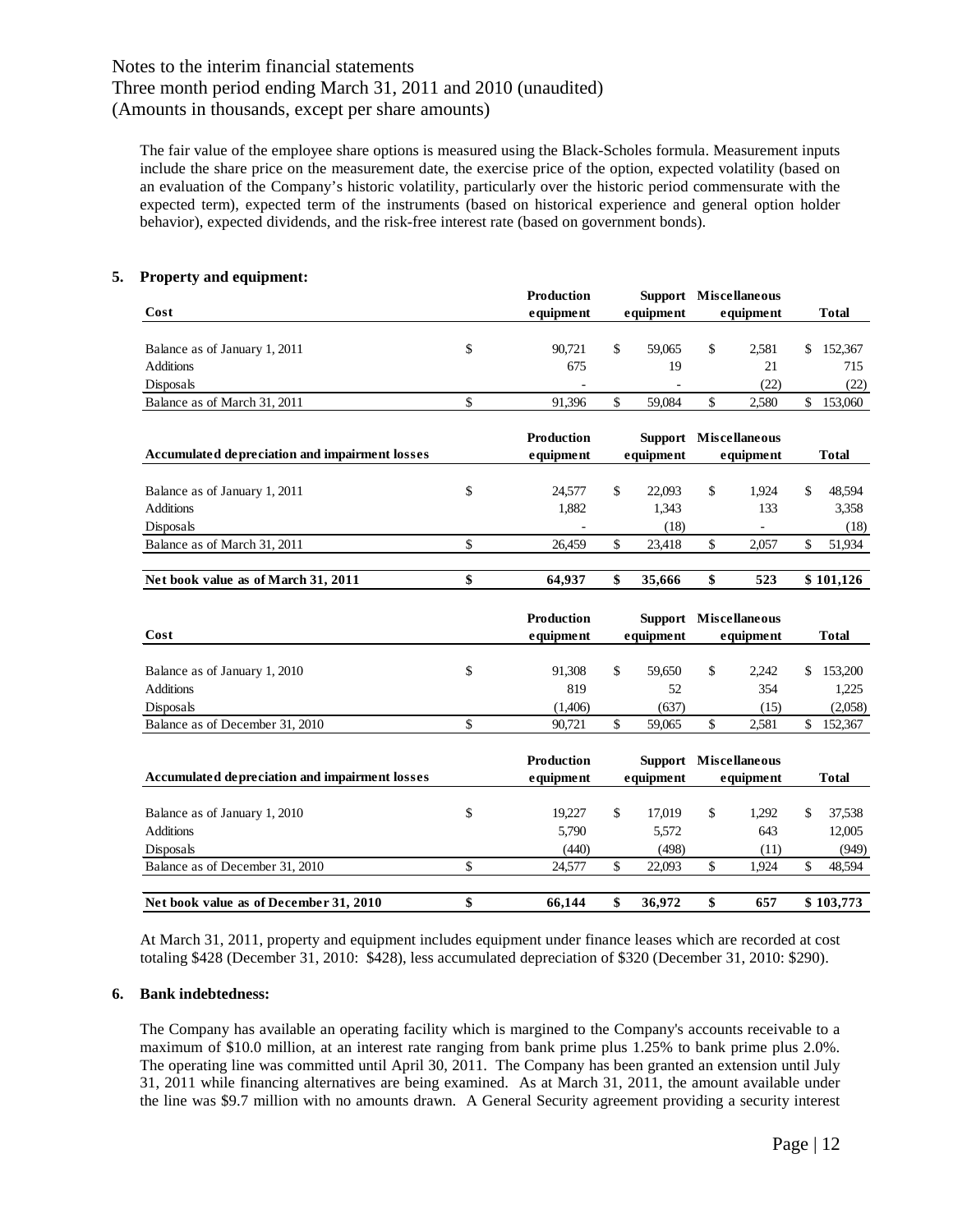### Three month period ending March 31, 2011 and 2010 (unaudited) (Amounts in thousands, except per share amounts)

against all accounts receivable and a second fixed charge over all other assets has been provided as security for this agreement.

The Company was in compliance with all debt covenants for the three months ended March 31, 2011 and December 31, 2010.

### **7. Long-term debt:**

|                                                                                                                                                                                                                                                                                                                                                                                                                                                                                                                                         | March 31,<br>2011 | December 31,<br>2010 | January 1,<br>2010 |
|-----------------------------------------------------------------------------------------------------------------------------------------------------------------------------------------------------------------------------------------------------------------------------------------------------------------------------------------------------------------------------------------------------------------------------------------------------------------------------------------------------------------------------------------|-------------------|----------------------|--------------------|
| Credit facilities for a total of \$30 million, with an interest rate of 8.045%,<br>maturing on April 30, 2013. Monthly repayments of interest only were<br>required until March 2011. Principal repayments of \$500,000 plus interest<br>per month are required in the second year, commencing April, 2011 and<br>monthly principal payments of \$750,000 plus interest are required in the third<br>year, commencing April 2012. The debt is secured by a first charge on<br>equipment and a general security agreement on all assets. | \$<br>30,000      | \$<br>30,000         | \$                 |
| Credit facility for \$31.9 million at interest rate of bank prime plus 2.75%,<br>maturing on April 30, 2010. Monthly repayments of interest only, secured by<br>a first charge on equipment and a general security agreement on all assets.                                                                                                                                                                                                                                                                                             |                   |                      | 31,900             |
| Finance leases with an interest rates ranging to 3.17% to 7.65%, maturing<br>from September 2011 to November 2012. Monthly repayments totalling<br>\$10,847 including interest are required.                                                                                                                                                                                                                                                                                                                                            | 113               | 143                  | 259                |
| Unsecured, interest-free loan from Government of Canada related to a<br>patent and repayable upon commercial application of the patent.                                                                                                                                                                                                                                                                                                                                                                                                 | 24                | 24                   | 24                 |
| Total debt                                                                                                                                                                                                                                                                                                                                                                                                                                                                                                                              | \$<br>30,137      | \$<br>30,167         | \$<br>32,183       |
| Less:                                                                                                                                                                                                                                                                                                                                                                                                                                                                                                                                   |                   |                      |                    |
| Financing fees and cost relating to the original \$31.9 million term facility                                                                                                                                                                                                                                                                                                                                                                                                                                                           |                   |                      | (102)              |
| Cost of 3,030,303 warrants relating to the original \$31.9 million term facility                                                                                                                                                                                                                                                                                                                                                                                                                                                        |                   |                      | (92)               |
| Financing fees and costs relating to the \$30 million term facilities                                                                                                                                                                                                                                                                                                                                                                                                                                                                   | (274)             | (307)                |                    |
| Current portion                                                                                                                                                                                                                                                                                                                                                                                                                                                                                                                         | (6,094)           | (4,609)              | (31,822)           |
|                                                                                                                                                                                                                                                                                                                                                                                                                                                                                                                                         | \$<br>23,769      | \$<br>25,251         | \$<br>167          |

The Company was in compliance with all debt covenants as at March 31, 2011 and December 31, 2010. The estimated principal payments for each of the next five years are as follows:

| 2011       | \$ | 6,094  |
|------------|----|--------|
| 2012       |    | 9,019  |
| 2013       |    | 15,000 |
| Thereafter |    | 24     |
|            | S  | 30,137 |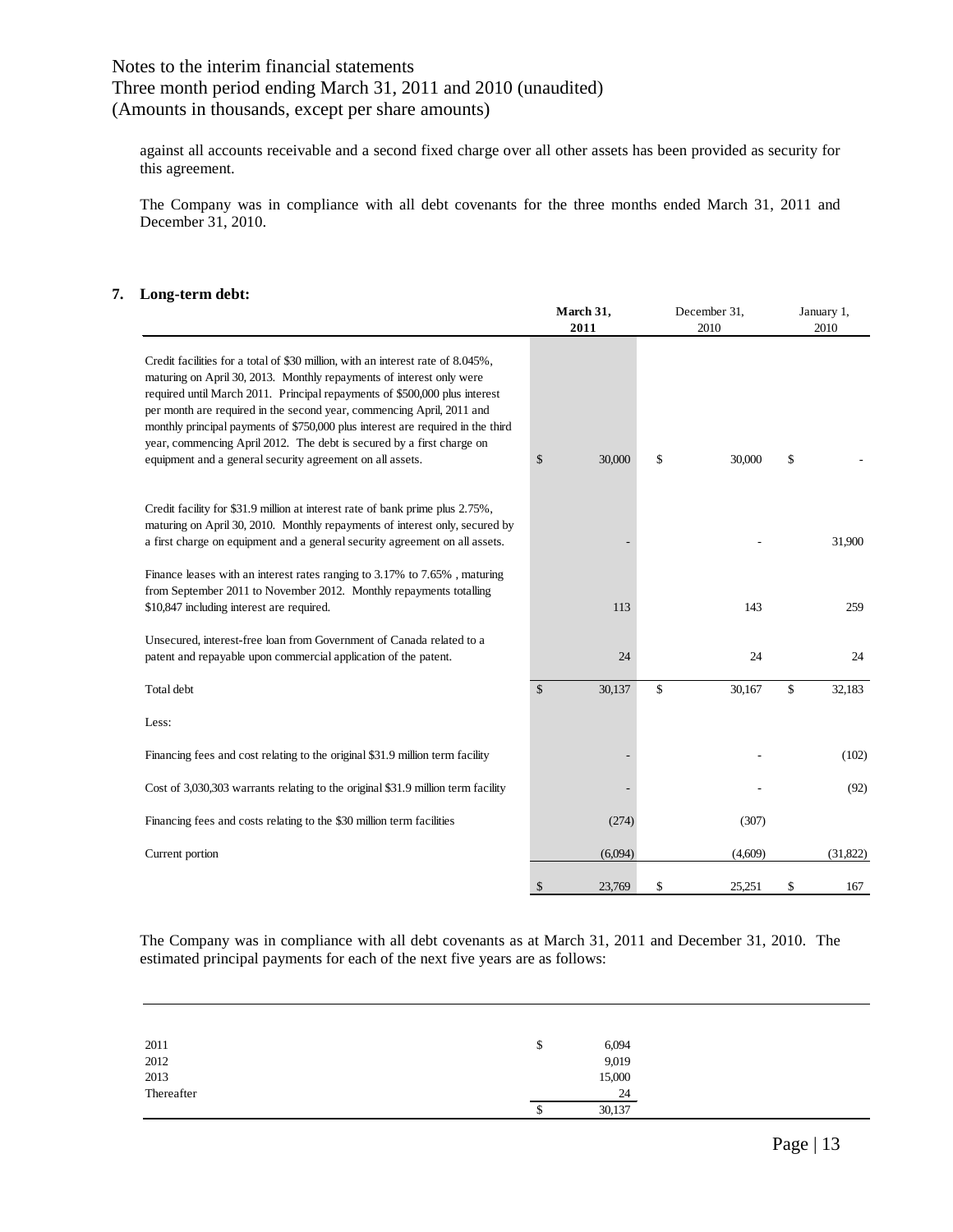### **8. Share capital:**

The authorized share capital of the Company consists of an unlimited number of Common voting shares and an unlimited number of Preferred shares.

| <b>COMMON SHARES</b>         |                 | <b>NUMBER</b> | <b>AMOUNT</b>             |         |  |
|------------------------------|-----------------|---------------|---------------------------|---------|--|
| Balance at January 1, 2010   |                 | 159,184       | \$                        | 111,080 |  |
|                              | Shares redeemed | (445)         |                           | (306)   |  |
| Balance at December 31, 2010 |                 | 158,739       | $\boldsymbol{\mathsf{S}}$ | 110,774 |  |
| Balance at January 1, 2011   |                 | 158,739       | \$                        | 110,774 |  |
|                              | Shares redeemed | (1,673)       |                           | (1,155) |  |
| Balance at March 31, 2011    |                 | 157,066       | \$                        | 109,619 |  |

During the three months ended March 31, 2011, 1,673 shares were repurchased from a former employee with the consideration being the cancellation of a share purchase loan in the amount of \$418. This transaction has not been reflected in the statement of cash flows as it was a non-cash transaction.

The Company commenced a Normal Course Issuer Bid ("NCIB") on April 1, 2011, to purchase from time to time, as it is considered advisable, up to 7,853 of its issued and outstanding common shares on the open market through the facilities of the Toronto Venture Stock Exchange ("TSXV"). The price that the Company will pay for any common share under the NCIB will be the prevailing market price on the TSXV at the time of such purchase. Common shares acquired under the NCIB will be subsequently cancelled.

### **9. Earnings per share:**

Basic earnings per share is calculated as net income (loss) of \$4,285 (2010: (\$477)) divided by the weighted average number of common shares outstanding for the period. The weighted average number of common shares for the three month period ended March 31, 2011 was 158,163 (2010: 159,184) and was calculated as follows:

Weighted average number of common shares – Basic:

|                                                    | March 31, | March 31, |
|----------------------------------------------------|-----------|-----------|
|                                                    | 2011      | 2010      |
| Issued common shares at the beginning of period    | 158,739   | 159,184   |
| Common shares redeemed                             | (576)     |           |
| Weighted average number of common shares at end of |           |           |
| period - Basic                                     | 158,163   | 159,184   |

Diluted earnings per share is calculated by adjusting net income (loss) and the basic weighted average number of common shares outstanding by the effects of all possibly dilutive transactions to existing common shareholders. In calculating diluted earnings per share there were no adjustments to net income (loss). The diluted weighted average number of common shares was calculated as follows: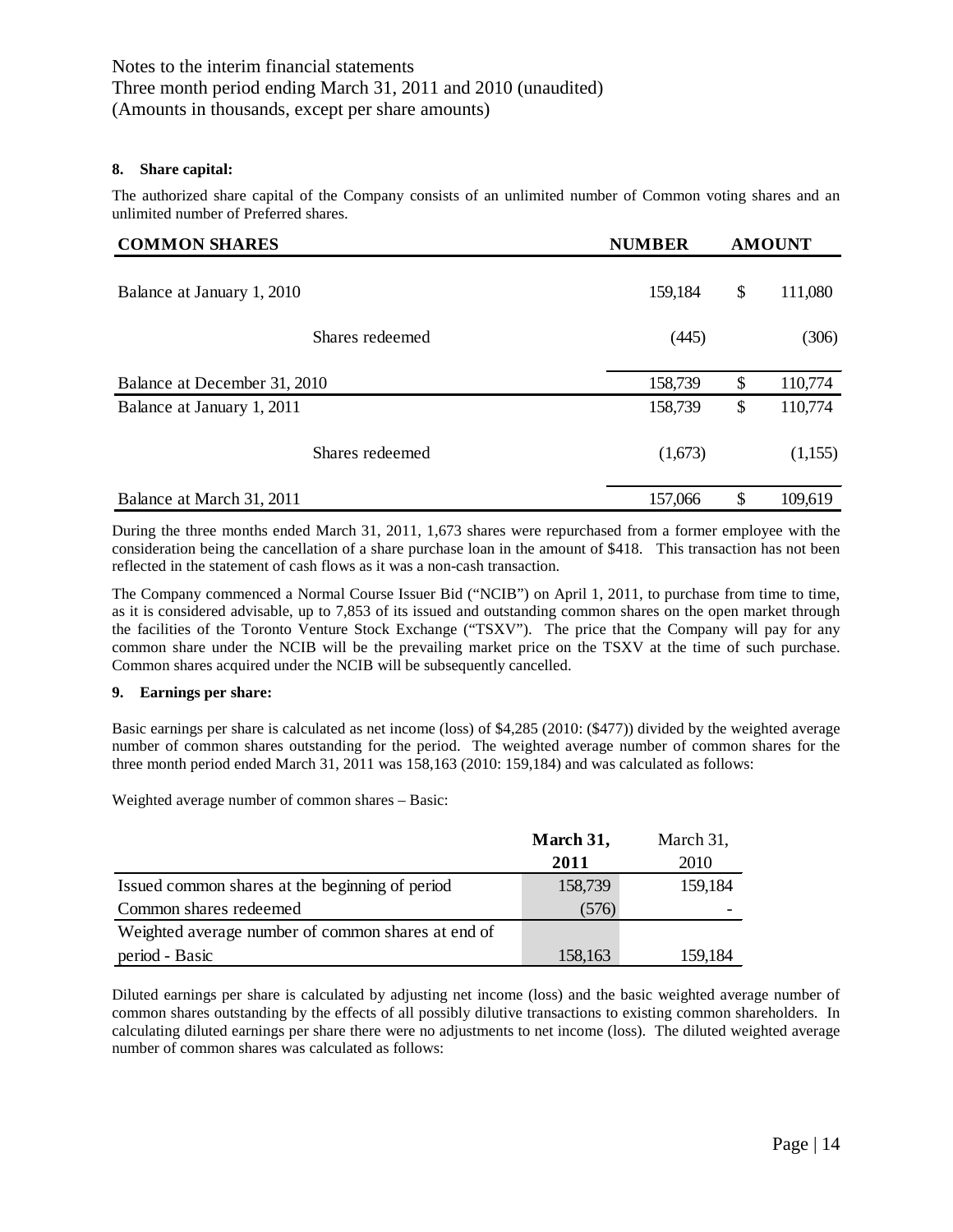### Three month period ending March 31, 2011 and 2010 (unaudited)

(Amounts in thousands, except per share amounts)

|                                                    | March 31, | March 31, |
|----------------------------------------------------|-----------|-----------|
|                                                    | 2011      | 2010      |
| Weighted average number of common shares - Basic   | 158,163   | 159,184   |
| Effect of "in the money" stock options             | 312       |           |
| Weighted average number of common shares at end of |           |           |
| period - Diluted                                   | 158,475   | 159,184   |

At March 31, 2011, 898,334 (March 31, 2010: 2,823,375) stock options were excluded from the diluted weighted average number of common shares calculation as their effect would have been anti-dilutive. The average market value of the Company's common shares for purposes for calculating the dilutive effect of stock options was based on quoted market prices for the period end.

| THREE MONTHS ENDED MARCH 31, 2011                                                       |                 | 2011          |   |                            |                 | 2010          |                            |
|-----------------------------------------------------------------------------------------|-----------------|---------------|---|----------------------------|-----------------|---------------|----------------------------|
|                                                                                         | <b>NET LOSS</b> | <b>SHARES</b> |   | PER SHARE<br><b>AMOUNT</b> | <b>NET LOSS</b> | <b>SHARES</b> | PER SHARE<br><b>AMOUNT</b> |
| Basic earnings (loss) per share                                                         | 4,285           | 158,163       | S | 0.03                       | (S477)          | 159,184       | $($ \$0.00)                |
| Diluted earnings (loss) per share                                                       | 4.285           | 158,475       |   | 0.03                       | ( \$477)        | 159,184       | $($ \$0.00)                |
| Securities excluded from diluted loss per share as<br>the effect would be anti-dilutive |                 | 898           |   |                            |                 | 2,823         |                            |

### **10. Seasonality of operations:**

The Company's operations are located in Western Canada. The ability to move heavy equipment safely and efficiently in Western Canadian oil and natural gas fields is dependent on weather conditions. Activity levels during the first quarter are typically the most robust as the frost creates a stable ground mass that allows for easy access to well sites and easier service rig movement. The second quarter is traditionally the slowest due to road bans during spring break-up. When winter's frost leaves the ground, it renders many secondary roads incapable of supporting the weight of heavy equipment until they have thoroughly dried out. Road bans during this time restrict service rig and support equipment access to well sites. The third quarter has more activity as the summer months are typically drier than the second quarter. The fourth quarter is again quite active as winter temperatures freeze the ground once more maximizing site access. However, there may be temporary halts to operations in extreme cold weather when the temperature falls below -35C.

### **11. Direct operating expenses:**

|                                   | Three months ended March 31, |             |  |
|-----------------------------------|------------------------------|-------------|--|
| <b>Direct Operating Expenses:</b> | 2011                         | <b>2010</b> |  |
| Direct labour                     | 12,002                       | 8,680       |  |
| Operating expenses                | 5.657                        | 4.447       |  |
|                                   | 17.659                       | 13.127      |  |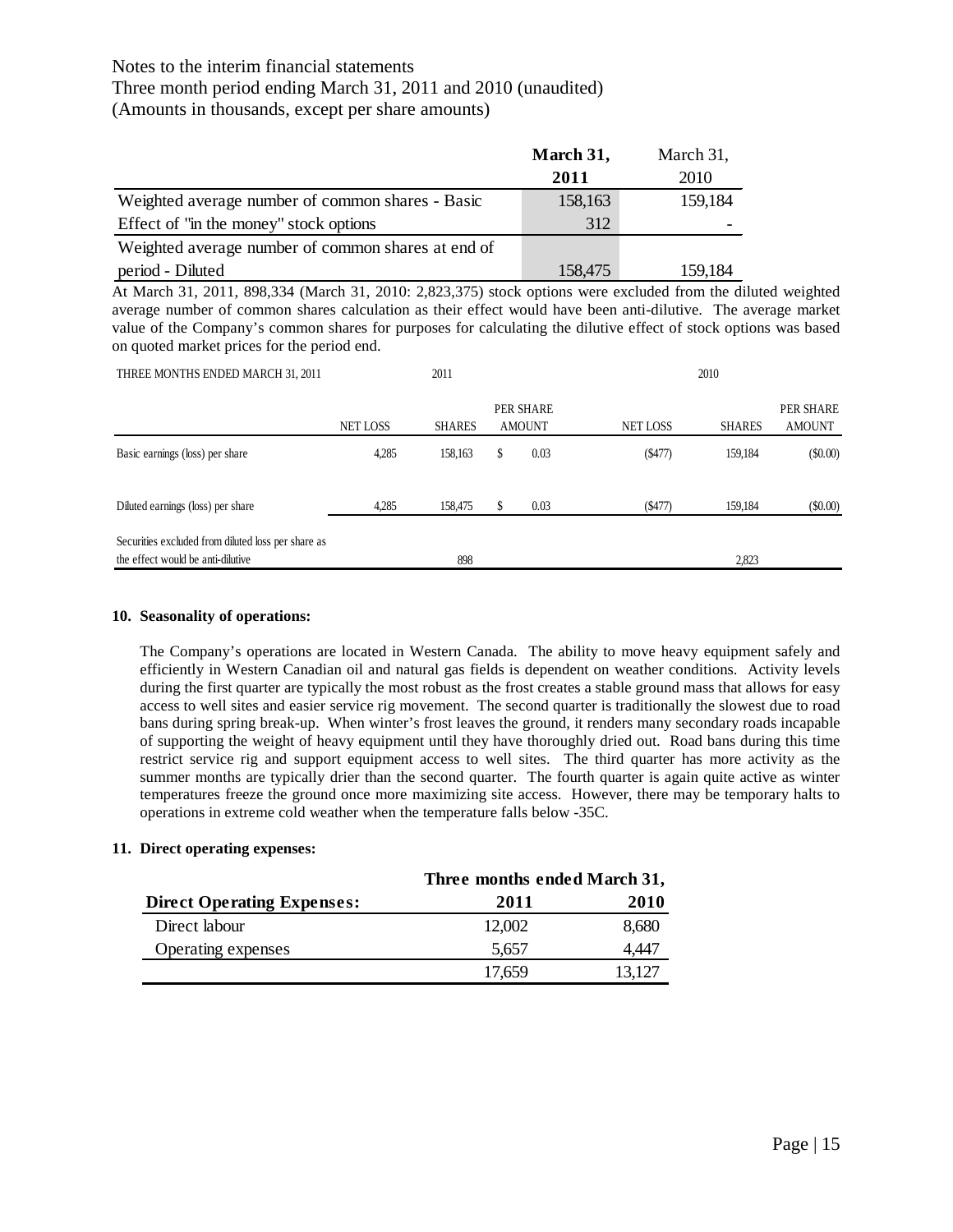### **12. Selling and administrative expenses:**

|                                      | Three months ended March 31, |       |  |
|--------------------------------------|------------------------------|-------|--|
| Selling and administrative expenses: | 2011                         | 2010  |  |
| Salaries and benefits                | 2.135                        | 2.022 |  |
| General and administrative           | 1,070                        | 1.122 |  |
|                                      | 3.205                        | 3 144 |  |

### **13. Stock based compensation:**

The Company grants stock options to directors, officers and employees of Central Alberta Well Services Corp. under its stock option plan. Options under the Stock Option Plan are normally granted at the closing trading price of the common shares of the Company on the grant date. Stock options vest equally over three years and expire five years from the grant date.

In estimating expected stock price volatility at the time of a particular stock option grant, the Company relies on observations of historical volatility trends. Other assumptions required for estimating fair value with the Black-Scholes model are the expected risk-free interest rate and expected dividend yield of the Company's common shares. The risk-free interest rates used were the Canadian Treasury zero-coupon rates for bonds matching the expected term of the option on the date of grant. The expected dividend yield of the Company's common shares over the expected term of the option was determined based on the Company's dividend policy on the date of grant. The expected forfeiture rate was determined based on the Company's prior historical forfeiture rates on the date of grant. Volatility was determined on the basis of the daily closing process over a historical period corresponding to the expected term of the options.

|                                                   |               | WEIGHTED                  |
|---------------------------------------------------|---------------|---------------------------|
|                                                   |               | AVERAGE                   |
|                                                   | <b>NUMBER</b> | <b>STRIKE PRICE</b>       |
|                                                   | OF OPTIONS    | $\left( \text{\$}\right)$ |
| Outstanding, January 1, 2010                      | 1,923,375     | 2.21                      |
| Granted                                           | 11,221,000    | 0.25                      |
| Forfeited                                         | (3,651,540)   | (1.86)                    |
| Outstanding, December 31, 2010 and March 31, 2011 | 9,492,835     | 0.38                      |

### **14. Finance costs:**

|                                  | THREE HIGHES CHUCU BLUE CH, |      |  |  |
|----------------------------------|-----------------------------|------|--|--|
|                                  | 2011                        | 2010 |  |  |
| Interest expense on debt         | 605                         | 886  |  |  |
| Accretion of debt issuance costs | 42                          | 102  |  |  |
| Accretion on warrants            |                             | 92   |  |  |
|                                  | 647                         | .080 |  |  |

### **15. Income Taxes:**

The provision for income taxes differs from that which would be expected by applying statutory rates. A reconciliation of the difference is as follows:

**Three months ended March 31,**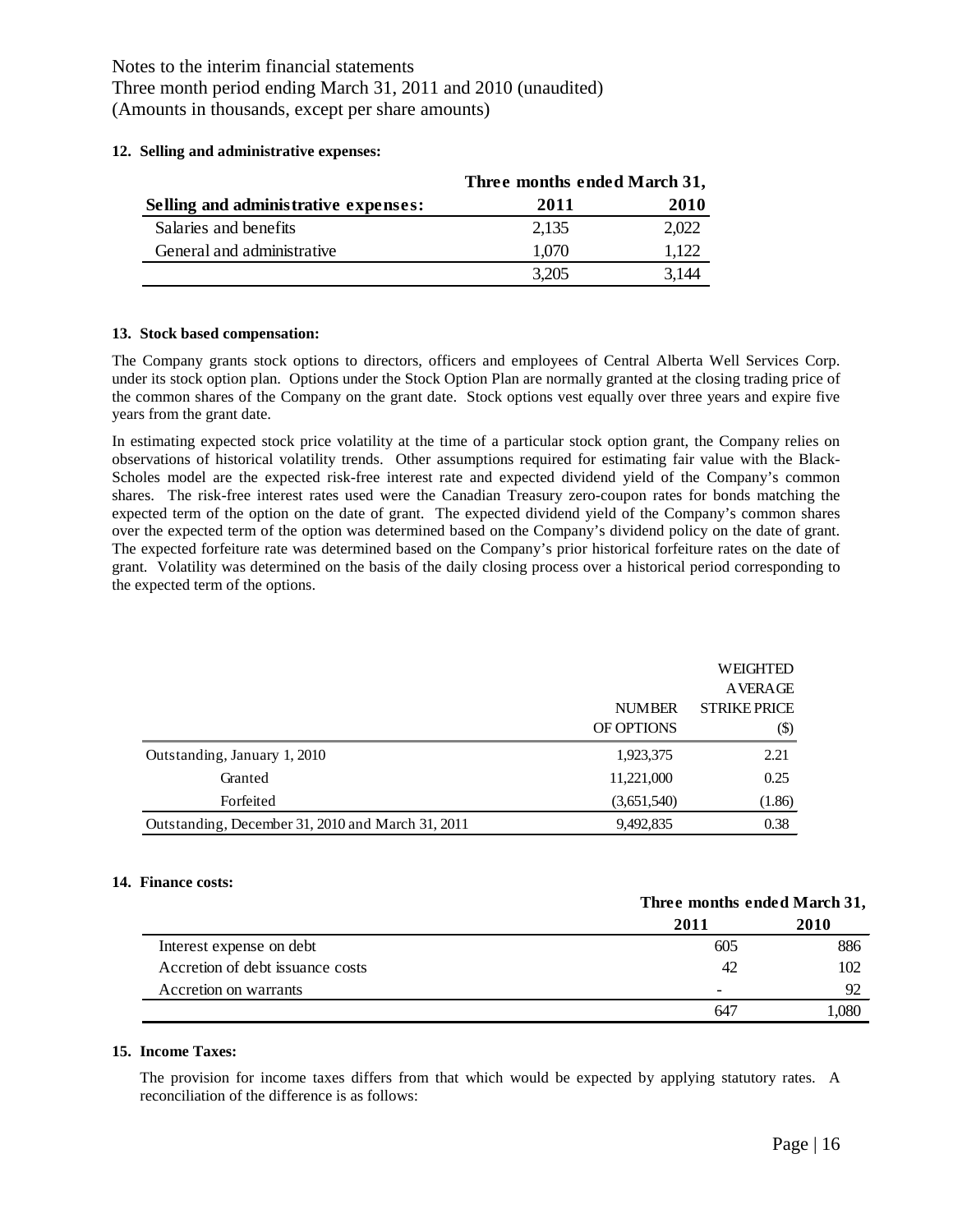| March 31,                                                          | 2011        | 2010        |
|--------------------------------------------------------------------|-------------|-------------|
| <b>Statutory Rate</b>                                              | 26.50%      | 28.00%      |
| Income taxes (recovery) at statutory rate                          | \$<br>1,136 | \$<br>(134) |
| Increase (decrease) in income taxes resulting from:                |             |             |
| Non-deductible expenses                                            |             | 16          |
| Stock compensation expense                                         | 40          | 73          |
| Accretion of warrants                                              |             | 26          |
| Tax rate changes                                                   | (1)         | 18          |
| Change in estimated timing of realization of temporary differences | (1,180)     | 62          |
| Other                                                              |             | (61)        |
|                                                                    |             |             |

### **16. Operating segments:**

The Company operates in two primary segments within the service industry in Western Canada: Well Servicing and Other Oilfield Services. The Well Servicing segment provides well services through the use of service rigs and coil tubing units. The Other Oilfield Services segment provides snubbing, nitrogen, production testing and equipment rentals, primarily providing support services to the well service business.

The Company evaluates performance on net income before taxes. Inter-segment sales are recorded at current market prices and eliminated upon consolidation.

The reportable segments are distinct operations as they offer complementary services to the well service business. Once a service rig is on site, the other services are typically onsite at various times supporting the rig activity. However, these services can be performed independently of well servicing.

The amounts related to each industry segment are as follows:

|                                          | <b>Other Oilfield</b> |                 |                          |              |  |  |
|------------------------------------------|-----------------------|-----------------|--------------------------|--------------|--|--|
| <b>THREE MONTHS ENDED MARCH 31, 2011</b> | <b>Well Servicing</b> | <b>Services</b> | Corporate                | <b>Total</b> |  |  |
|                                          |                       |                 |                          |              |  |  |
| Revenue                                  | 23,091                | 6.212           | $\overline{\phantom{a}}$ | 29,303       |  |  |
| Finance costs                            |                       |                 | 647                      | 647          |  |  |
| Depreciation and amortization            | 2,648                 | 565             | 145                      | 3,358        |  |  |
| Net income (loss)                        | 4.569                 | 1.643           | (1,927)                  | 4,285        |  |  |
| Property and equipment                   | 83,843                | 16,550          | 733                      | 101,126      |  |  |
| Capital expenditures                     | 691                   |                 | 21                       | 715          |  |  |

| <b>THREE MONTHS ENDED MARCH 31, 2010</b> | <b>Well Servicing</b> | <b>Services</b> | Corporate | <b>Total</b> |
|------------------------------------------|-----------------------|-----------------|-----------|--------------|
|                                          |                       |                 |           |              |
| Revenue                                  | 15,938                | 4,184           |           | 20,122       |
| Finance costs                            |                       |                 | 1.080     | 1,080        |
| Depreciation and amortization            | 2,353                 | 465             | 311       | 3,129        |
| Net income (loss)                        | 1,545                 | 403             | (2,425)   | (477)        |
| Property and equipment                   | 92.672                | 18,835          | 1.178     | 112,685      |
| Capital expenditures                     |                       | 8               | 140       | 153          |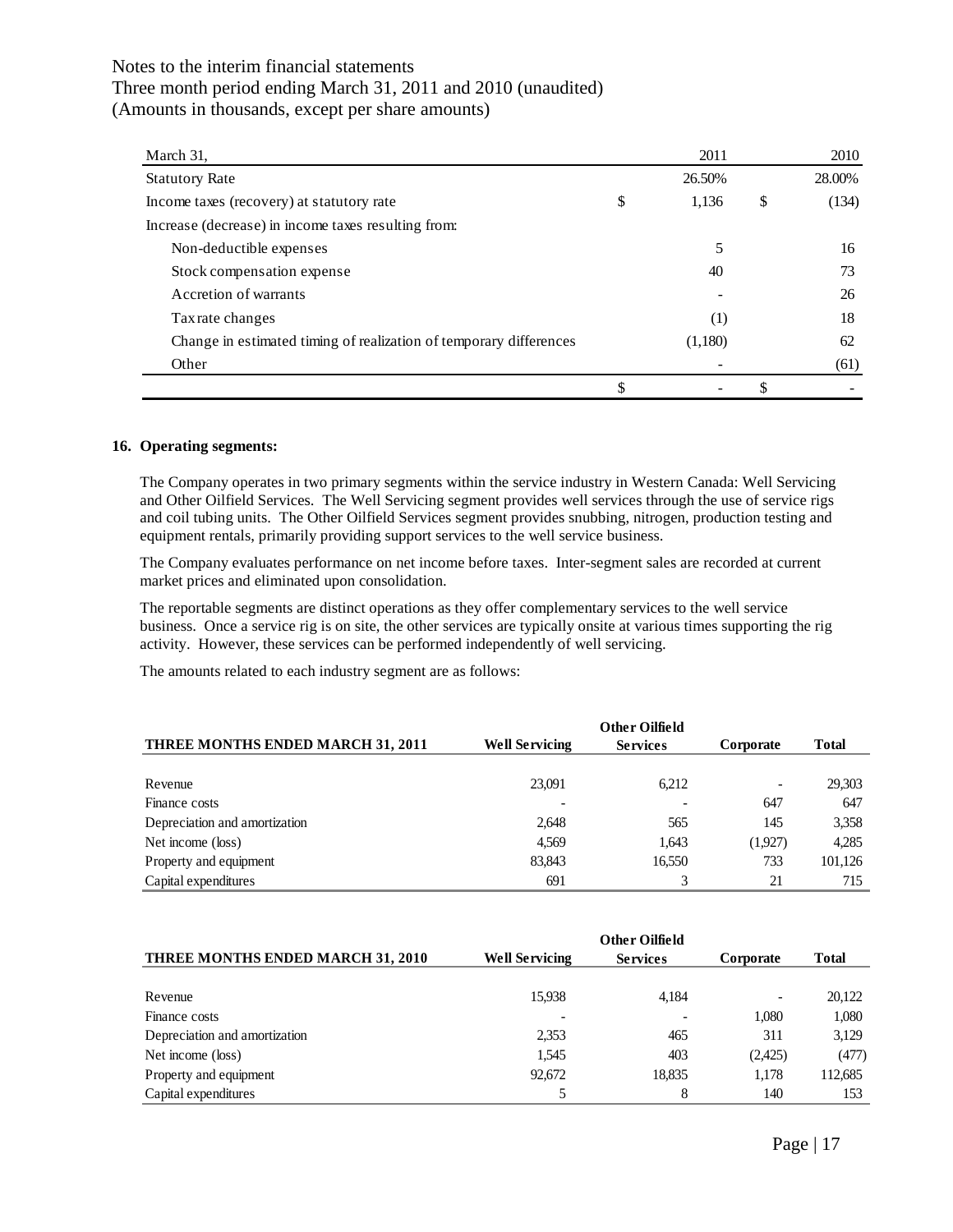### **17. Related party disclosures:**

As at March 31, 2011 the Company has loans outstanding with employees of the Company for shares purchased under the rights offering in 2009 totaling \$161 (December 31, 2010: \$856). These loans have a term of three years, are secured by the shares purchased and personal guarantees provided by the shareholders. The shares purchased with the funds from the loans have been placed in trust until the amounts are repaid in full. Interest is charged at prime plus 2% to be paid in December of each year. During the quarter loan amounts of \$267 were repaid and 1,673 shares were repurchased from a former employee with the consideration being the cancellation of a share purchase loan in the amount of \$428 including interest.

### **18. Explanation of transition to IFRS:**

As stated in Note 2(a), these are the Company's first interim financial statements prepared in accordance with IFRS. The financial statements of the Company were prepared in accordance with previous Canadian GAAP up to and including the 2010 reporting year. The Company has adopted IFRS in accordance with IFRS 1 "*First-time Adoption of International Financial Reporting Standards"* with a transition date of January 1, 2010. The significant accounting policies disclosed in note 3 have been applied in preparing the interim financial statements for the three month period ended March 31, 2011, the comparative information presented in these statements for the three month period ended March 31, 2010 and for the year ended December 31, 2010 and in the preparation of the opening IFRS statement of financial position dated January 1, 2010.

### (a) Adoption of IFRS

IFRS 1 *First-Time Adoption of International Financial Reporting Standards* sets forth guidance for the initial adoption of IFRS. Under IFRS 1 the standards are applied retrospectively at the transition date with adjustments to assets and liabilities being offset to retained earnings (deficit) unless certain exemptions are applied. The following exemptions were considered in preparation of the opening IFRS statement of financial position dated January 1, 2010.

(i) Business combination exemption:

The Company had the option to apply IFRS 3 *Business Combinations* either retrospectively for all business combinations from a particular pre-transition date elected by the Company or prospectively from the transition date of January 1, 2010. The Company has elected the latter option.

(ii) Stock based compensation

The Company used the exemption that allows a Company to apply IFRS 2 *Share-based payments* to share based compensation amounts that were granted after November 2002 that vest after January 1, 2010. Effective January 1, 2010, the Company retrospectively changed its method of recognizing stock based compensation expense to a graded vesting schedule compared to the previously used straight line method. Adopting IFRS 2 *Share-based payments* retrospectively to January 1, 2010 has resulted in an increase in the stock based compensation related to the unvested awards totaling \$40.

(iii) Property and equipment

The Company has elected not to apply the fair value exemption in IFRS 1. Instead, the Company has elected to apply IAS 16 retrospectively to its property and equipment by using historic cost amounts as at January 1, 2010.

### (b) IFRS 9 – Financial Instruments

The Company early adopted IFRS 9 *Financial Instruments* as it relates to classification and measurement of financial assets and financial liabilities effective on the January 1, 2010 transition date. There was no impact as a result of this early adoption.

(c) Reconciliations between previous Canadian GAAP and IFRS:

An explanation of how the transition from previous Canadian GAAP to IFRS has affected the Company's financial position, financial performance and cash flows is set out in the following tables and the notes that accompany the tables.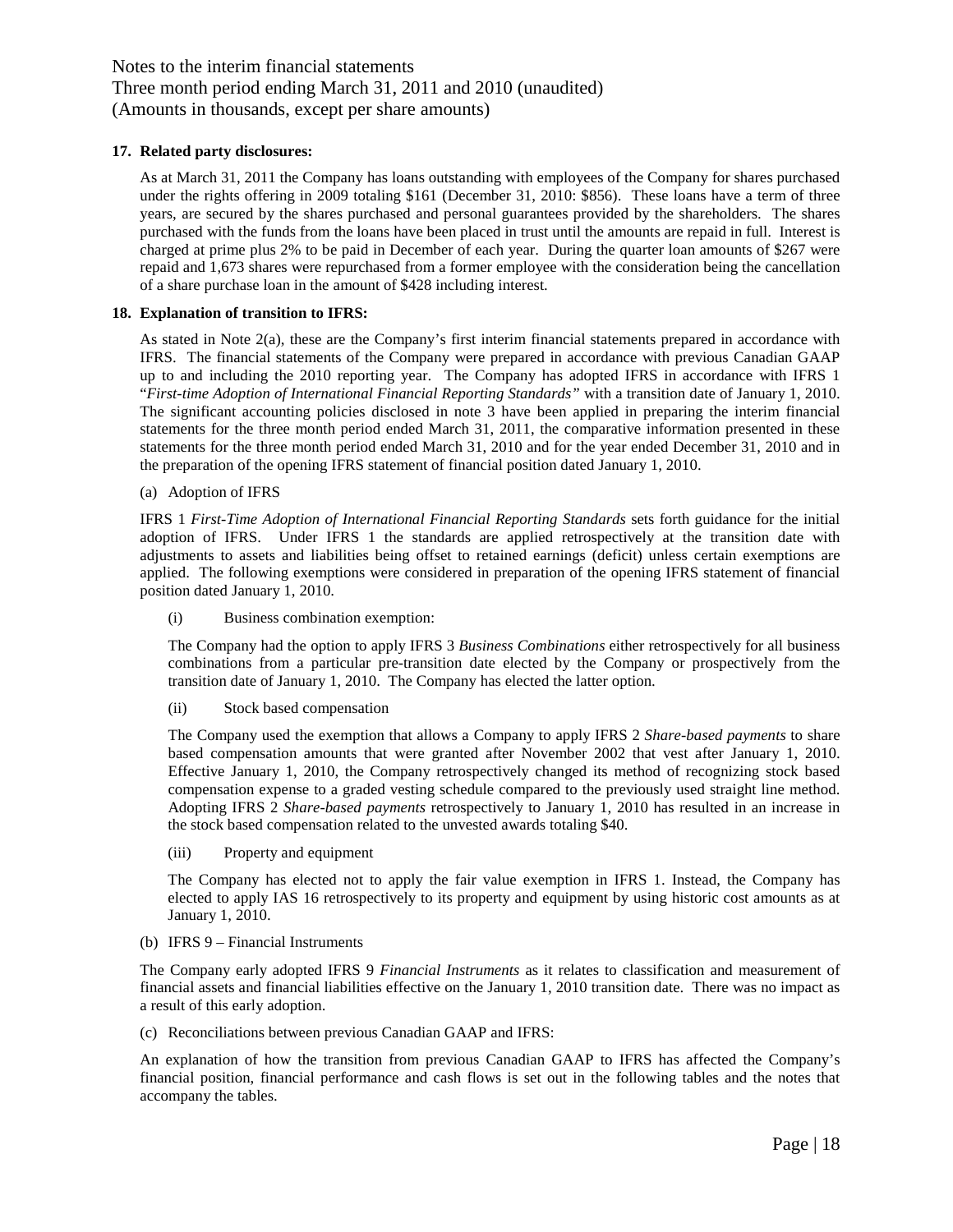### (i) Shareholders' Equity

In preparing its opening IFRS statement of financial position, the Company has adjusted amounts reported previously in the financial statements prepared in accordance with previous Canadian GAAP. The effects of the conversion are as follows:

|                                                       | December 31, | March 31, | January 1, |
|-------------------------------------------------------|--------------|-----------|------------|
|                                                       | 2010         | 2010      | 2010       |
| Shareholders' equity in accordance with Canadian GAAP | 93.709       | 96.253    | 96,774     |
| Finance leases                                        | (2)          | (2)       | (2)        |
| Impairment of assets in Cash Generating Units         | (4,403)      | (4,403)   | (4,403)    |
| Change in net income (loss)                           | 682          | 171       |            |
|                                                       | 89.986       | 92,019    | 92,369     |

(1) Change in net income (loss) excludes stock based compensation expense as this amount is credited to contributed surplus (a component of shareholders' equity)

(ii) Reconciliation of the balance sheet under previous Canadian GAAP to IFRS as at January 1, 2010:

|                                             |             | <b>Previous</b>              | Effect of transition |      |                |
|---------------------------------------------|-------------|------------------------------|----------------------|------|----------------|
|                                             | Note        | <b>Canadian GAAP</b>         | to IFRS              |      | <b>IFRS</b>    |
| <b>ASSETS</b>                               |             |                              |                      |      |                |
| <b>Current assets</b>                       |             |                              |                      |      |                |
| Cash                                        |             | \$                           |                      | \$   |                |
| Marketable securities                       |             | $\mathbf{2}$                 |                      |      | $\overline{2}$ |
| Accounts receivable                         |             | 10,239                       |                      |      | 10,239         |
| Shareholder loans                           |             | 189                          |                      |      | 189            |
| Inventory                                   |             | 2,996                        |                      |      | 2,996          |
| Prepaid expenses and deposits               |             | 263                          |                      |      | 263            |
|                                             |             | 13,689                       |                      |      | 13,689         |
| Property and equipment                      | a,b         | 116,426                      | (765)                |      | 115,661        |
| <b>Shareholder loans</b>                    |             | 986                          |                      |      | 986            |
| <b>Intangible assets</b>                    | a           | 3,380                        | (3,380)              |      |                |
|                                             |             | $\boldsymbol{\$}$<br>134,481 | \$<br>(4, 145)       | $\$$ | 130,336        |
| <b>LIABILITIES AND SHAREHOLDERS' EQUITY</b> |             |                              |                      |      |                |
| <b>Current liabilities</b>                  |             |                              |                      |      |                |
| Bank indebtedness                           |             | \$<br>586                    |                      | \$   | 586            |
| Accounts payable and accrued liabilities    |             | 4,180                        |                      |      | 4,180          |
| Warrants                                    |             | 1,212                        |                      |      | 1,212          |
| Current portion of long-term debt           | b,c         | 1,705                        | 30,117               |      | 31,822         |
|                                             |             | 7,683                        | 30,117               |      | 37,800         |
| Long-term debt                              | b,c         | 30,024                       | (29, 857)            |      | 167            |
|                                             |             | 37,707                       | 260                  |      | 37,967         |
| <b>SHAREHOLDERS' EQUITY</b>                 |             |                              |                      |      |                |
| Share capital                               |             | 111,080                      |                      |      | 111,080        |
| Contributed surplus                         | $\mathbf d$ | 7,329                        | (4,369)              |      | 2,960          |
| <b>Deficit</b>                              | a,b,d       | (21, 635)                    | (36)                 |      | (21,671)       |
|                                             |             | 96,774                       | (4, 405)             |      | 92,369         |
|                                             |             | \$<br>134,481                | \$<br>(4, 145)       | \$   | 130,336        |
|                                             |             |                              |                      |      |                |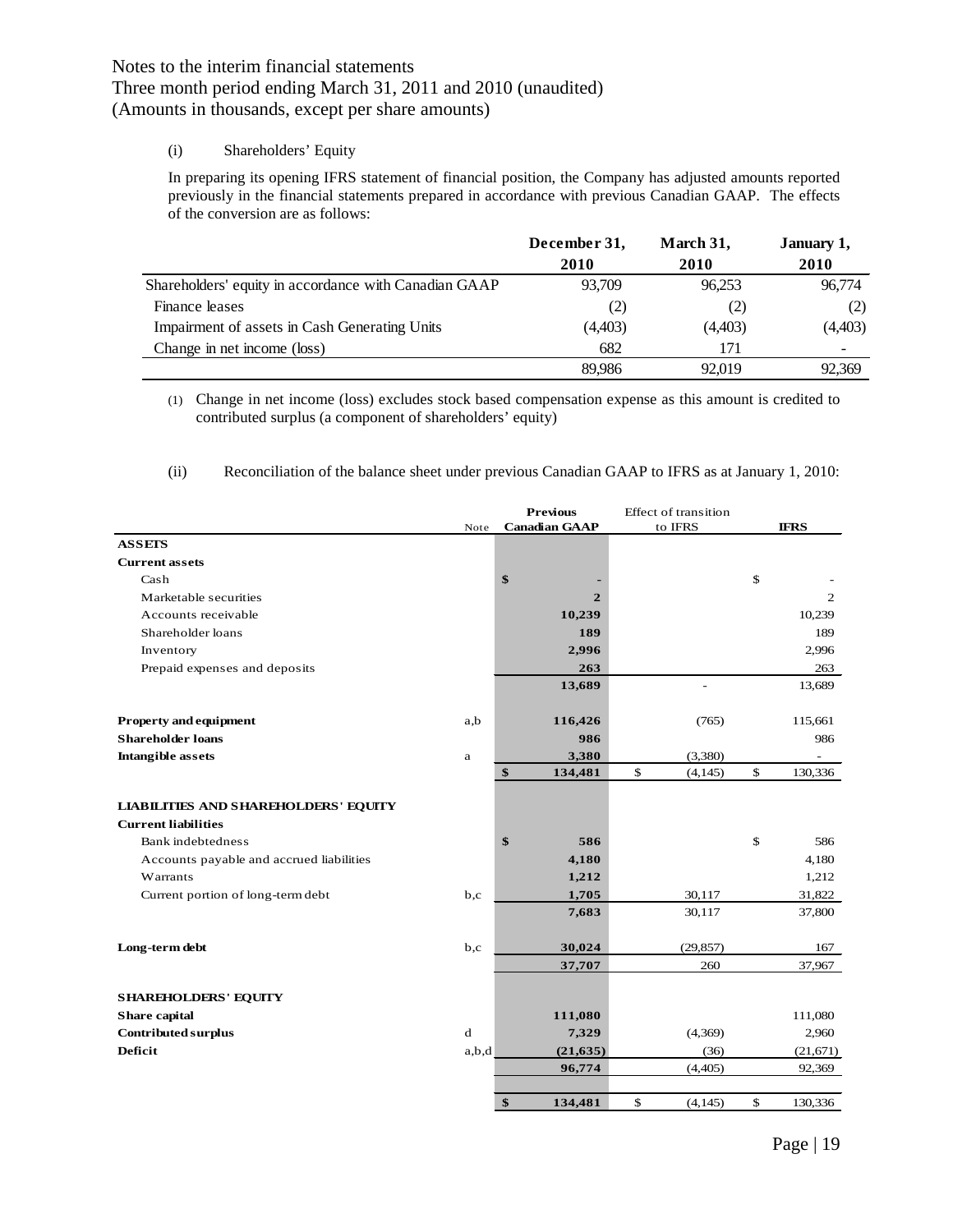## Three month period ending March 31, 2011 and 2010 (unaudited)

(Amounts in thousands, except per share amounts)

(iii) Reconciliation of the balance sheet under previous Canadian GAAP to IFRS as at December 31, 2010:

|                                             |             | <b>Previous</b>      | Effect of transition |               |
|---------------------------------------------|-------------|----------------------|----------------------|---------------|
|                                             | Note        | <b>Canadian GAAP</b> | to IFRS              | <b>IFRS</b>   |
| <b>ASSETS</b>                               |             |                      |                      |               |
| <b>Current assets</b>                       |             |                      |                      |               |
| Cash                                        |             | \$                   |                      | \$            |
| Marketable securities                       |             | 67                   |                      | 67            |
| Accounts receivable                         |             | 19,579               |                      | 19,579        |
| Shareholder loans                           |             | 573                  |                      | 573           |
| Inventory                                   |             | 2,638                |                      | 2,638         |
| Prepaid expenses and deposits               |             | 185                  |                      | 185           |
|                                             |             | 23,042               |                      | 23,042        |
| <b>Property and equipment</b>               | a,b         | 104,556              | (783)                | 103,773       |
| <b>Shareholder loans</b>                    |             | 283                  |                      | 283           |
| <b>Intangible assets</b>                    | $\rm{a}$    | 2,797                | (2,797)              |               |
|                                             |             | \$<br>130,678        | \$<br>(3,580)        | \$<br>127,098 |
| <b>LIABILITIES AND SHAREHOLDERS' EQUITY</b> |             |                      |                      |               |
| <b>Current liabilities</b>                  |             |                      |                      |               |
| Bank indebtedness                           |             | \$<br>1,379          |                      | \$<br>1,379   |
| Accounts payable and accrued liabilities    |             | 5,873                |                      | 5,873         |
| Current portion of long-term debt           | $\mathbf b$ | 4,500                | 109                  | 4,609         |
|                                             |             | 11,752               | 109                  | 11,861        |
| Long-term debt                              | $\mathbf b$ | 25,217               | 34                   | 25,251        |
|                                             |             | 36,969               | 143                  | 37,112        |
| <b>SHAREHOLDERS' EQUITY</b>                 |             |                      |                      |               |
| Share capital                               |             | 110,774              |                      | 110,774       |
| Contributed surplus                         | d           | 8,515                | (4,858)              | 3,657         |
| <b>Deficit</b>                              | a,b,d       | (25,580)             | 1,135                | (24, 445)     |
|                                             |             | 93,709               | (3,723)              | 89,986        |
|                                             |             | \$<br>130,678        | \$<br>(3,580)        | \$<br>127,098 |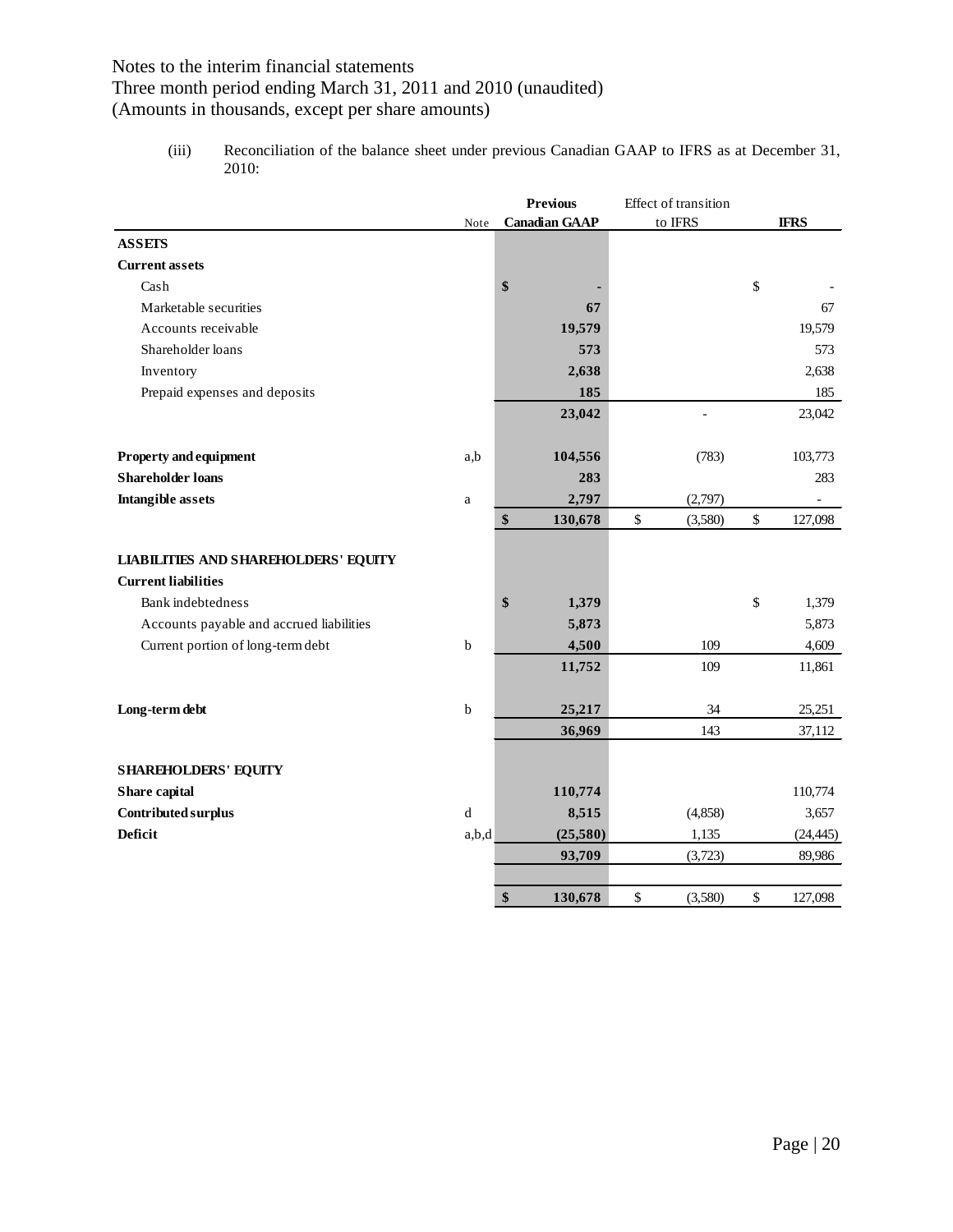## Three month period ending March 31, 2011 and 2010 (unaudited)

(Amounts in thousands, except per share amounts)

(iv) Reconciliation of the statement of income (loss) and comprehensive income (loss) under previous Canadian GAAP to IFRS for the year ended December 31, 2010:

|                                                 |              | <b>Previous</b><br>Canadian<br><b>GAAP</b> |         | Effect of transition | <b>IFRS</b> |         |
|-------------------------------------------------|--------------|--------------------------------------------|---------|----------------------|-------------|---------|
|                                                 | <b>Note</b>  |                                            |         | to IFRS              |             |         |
| <b>REVENUE</b>                                  |              | \$                                         | 68,858  |                      | \$          | 68,858  |
| <b>EXPENSES</b>                                 |              |                                            |         |                      |             |         |
| Direct operating expenses                       | <sub>b</sub> |                                            | 43,698  | (130)                |             | 43,568  |
| Selling and administrative expenses             |              |                                            | 12,296  |                      |             | 12,296  |
| Stock based compensation                        | d            |                                            | 990     | (489)                |             | 501     |
| Finance costs                                   | b            |                                            | 3,075   | 14                   |             | 3,089   |
| Loss on disposal                                |              |                                            | 222     |                      |             | 222     |
| Unrealized loss (gain) on marketable securities |              |                                            | (50)    |                      |             | (50)    |
| Depreciation                                    | a,b          |                                            | 11,988  | 18                   |             | 12,006  |
| Amortization                                    | a            |                                            | 583     | (583)                |             |         |
|                                                 |              |                                            | 72,802  | (1,170)              |             | 71,632  |
|                                                 |              |                                            |         |                      |             |         |
| NET LOSS AND COMPREHENSIVE LOSS                 |              |                                            | (3,944) | 1,170                |             | (2,774) |
|                                                 |              |                                            |         |                      |             |         |
| <b>NET LOSS PER SHARE</b>                       |              |                                            |         |                      |             |         |
| Basic and diluted loss per share                |              | \$                                         | (0.02)  |                      | \$          | (0.01)  |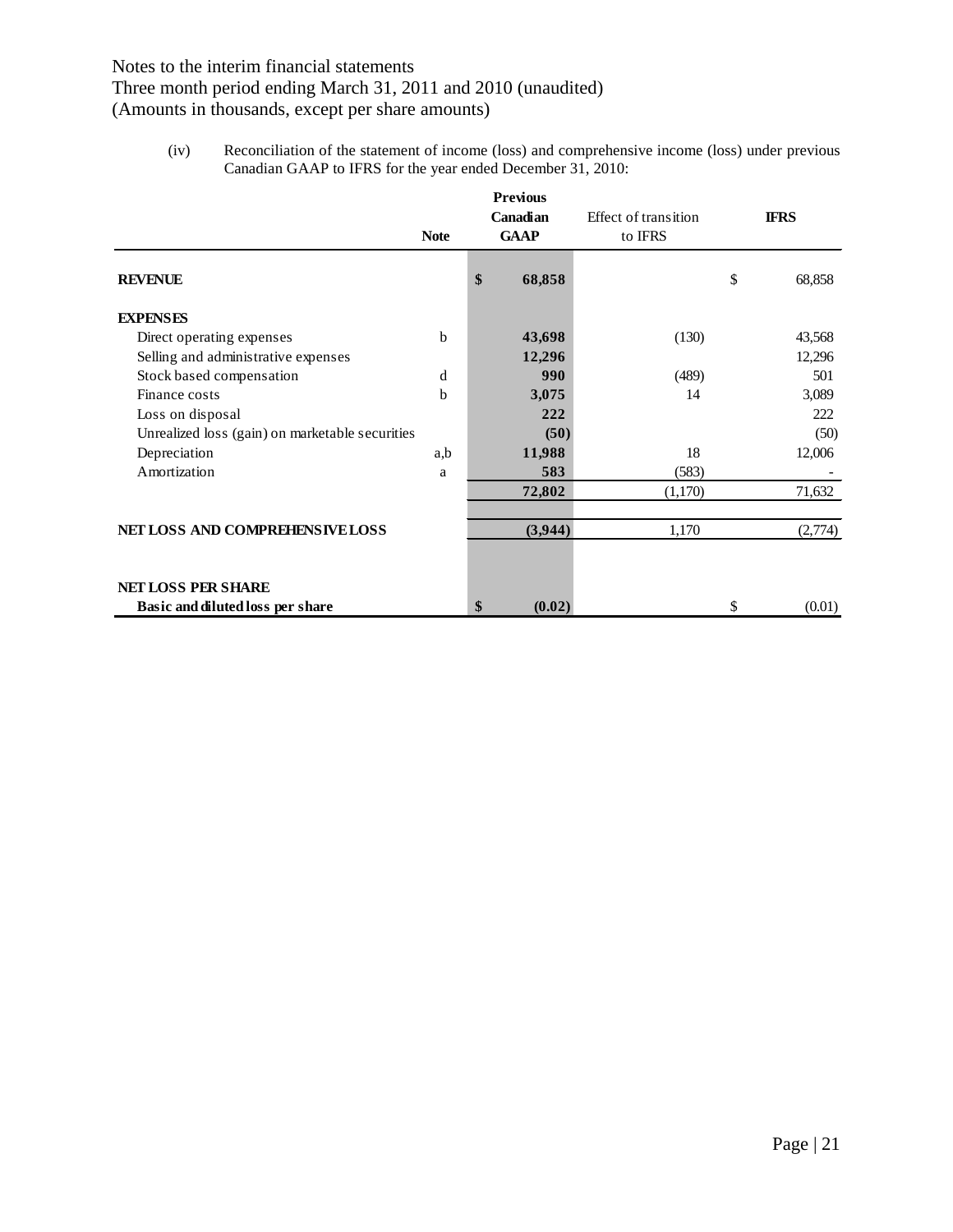Three month period ending March 31, 2011 and 2010 (unaudited)

(Amounts in thousands, except per share amounts)

(v) Reconciliation of the statement of income (loss) and comprehensive income (loss) under previous Canadian GAAP to IFRS for the three months ended March 31, 2010:

|                                                 | <b>Previous</b> |    |             |                    |    |             |
|-------------------------------------------------|-----------------|----|-------------|--------------------|----|-------------|
|                                                 |                 |    | Canadian    | Effect of          |    | <b>IFRS</b> |
|                                                 | <b>Note</b>     |    | <b>GAAP</b> | transition to IFRS |    |             |
| <b>REVENUE</b>                                  |                 | \$ | 20,122      |                    | \$ | 20,122      |
| <b>EXPENSES</b>                                 |                 |    |             |                    |    |             |
| Direct operating expenses                       | b               |    | 13,159      | (32)               |    | 13,127      |
| Selling and administrative expenses             |                 |    | 3,144       |                    |    | 3,144       |
| Stock based compensation                        | d               |    | 259         | (133)              |    | 126         |
| Finance costs                                   | b               |    | 1,076       | 4                  |    | 1,080       |
| Unrealized loss (gain) on marketable securities |                 |    | (7)         |                    |    | (7)         |
| Depreciation                                    | a,b             |    | 3,125       | 4                  |    | 3,129       |
| Amortization                                    | a               |    | 146         | (146)              |    |             |
|                                                 |                 |    | 20,902      | (303)              |    | 20,599      |
|                                                 |                 |    |             |                    |    |             |
| NET LOSS AND COMPREHENSIVE LOSS                 |                 |    | (780)       | 303                |    | (477)       |
| <b>NET LOSS PER SHARE</b>                       |                 |    |             |                    |    |             |
| Basic and diluted loss per share                |                 | \$ |             |                    | \$ |             |

Notes to the reconciliations

(a) Property and equipment and Intangibles Assets Impairment

The Company determines the recoverable amount for each CGU on the basis of VIU. The VIU was determined by discounting the future cash flows generated from the Company's continuing use of the CGU. The discounted cash flow model employed by the Company reflects the specifics of each CGU and its business environment. The model calculates the present value of the estimated future cash flows of each CGU.

Estimating future cash flows requires judgment, considering past and actual performance as well as expected developments in the respective markets and in the overall macro-economic environment. The calculation of the VIU was based on the following key assumptions:

- (i) Cash flows were projected based on past experience, actual operating results and the one year business plan for the immediate year. Cash flows for a further four year period were extrapolated using a constant growth rate of 1.0 to 3.0 percent with adjustments reflecting an expectation of a recovery in the general economy, forecasted increases in drilling activity, planned reductions in overhead costs and represents the Company's best estimate of the set of economic conditions that are expected to exist over the forecast period.
- (ii) The terminal value growth rate is based on management's best estimate of the long-term growth rate for its CGU's after the forecast period, considering historic performance and future economic forecasts.
- (iii) Each CGU pre-tax discount rate reflects their individual size, risk profile and circumstance and is based on past experience and industry average weighted average cost of capital.
- (iv) The tax rates used in determining the future cash flows are those substantively enacted at the January 1, 2010 transition date.
- (v) To assess reasonableness of the discounted cash flow model, the resulting VIU is compared to trailing and forecasted market multiples.